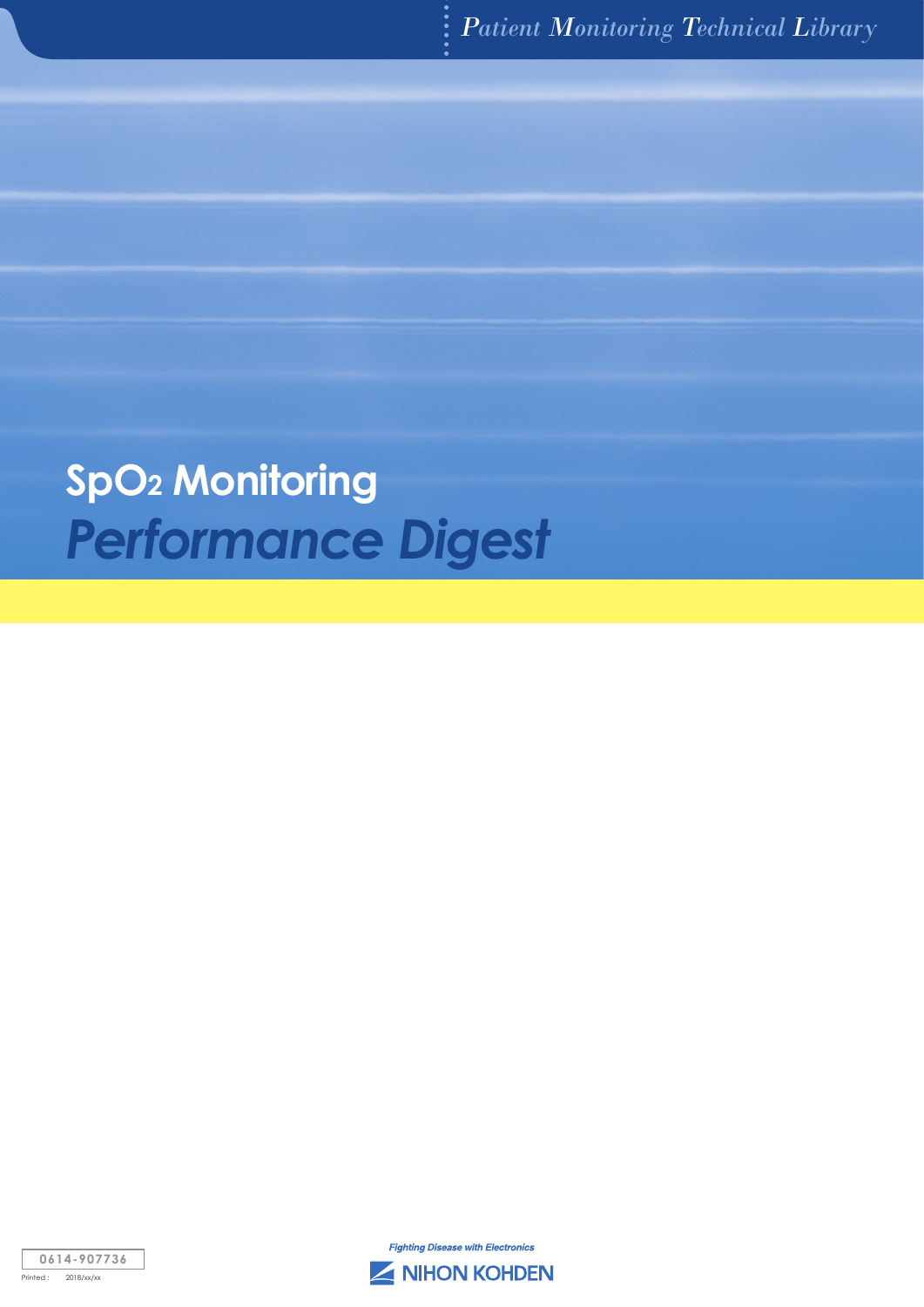This document is owned or controlled by Nihon Kohden and is protected by copyright law. Use of this document is permitted for personal, non-commercial purposes only. Modification, reproduction, transmission or distribution of this document is prohibited without prior written authorization. **(C) 2018 NIHON KOHDEN CORPORATION. All rights reserved.**

Information in this document is subject to change without notice.

 $\vdots$ 

ļ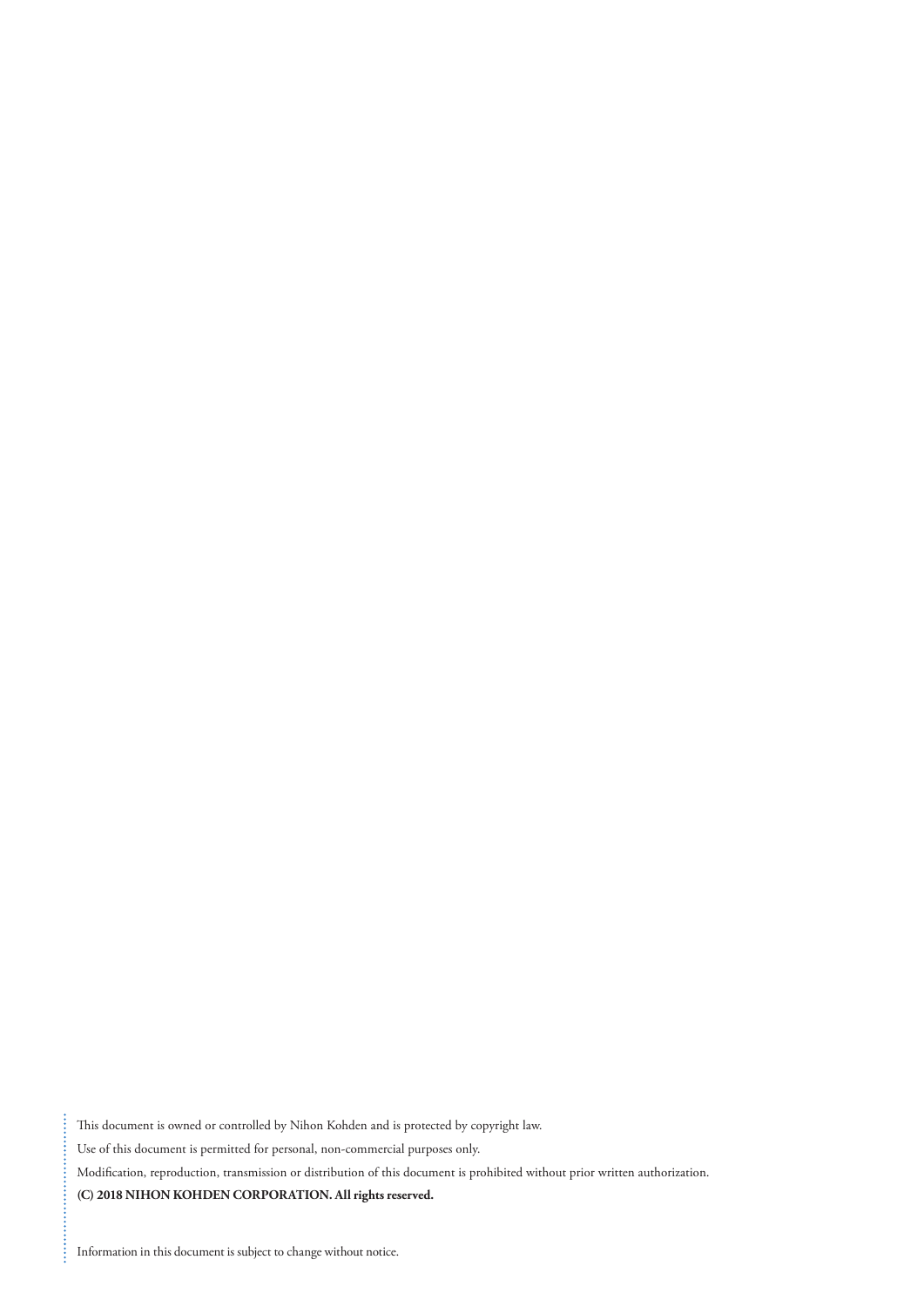# **Contents**

Ï

| Detection of Fault in Pulse Oximeter Probe or Probe Cable Extender 6            |
|---------------------------------------------------------------------------------|
| SpO <sub>2</sub> Calculation in the Presence of Inadequate Input Signal6        |
|                                                                                 |
|                                                                                 |
|                                                                                 |
|                                                                                 |
|                                                                                 |
|                                                                                 |
|                                                                                 |
|                                                                                 |
|                                                                                 |
|                                                                                 |
|                                                                                 |
|                                                                                 |
| Measurement Accuracy: SpO <sub>2</sub> Validation on Adult Volunteer Subjects14 |
| Measurement Accuracy: SpO2 Validation in Neonate Patients with Cyanotic         |
|                                                                                 |
|                                                                                 |
|                                                                                 |
|                                                                                 |
|                                                                                 |
|                                                                                 |
|                                                                                 |
|                                                                                 |
|                                                                                 |
|                                                                                 |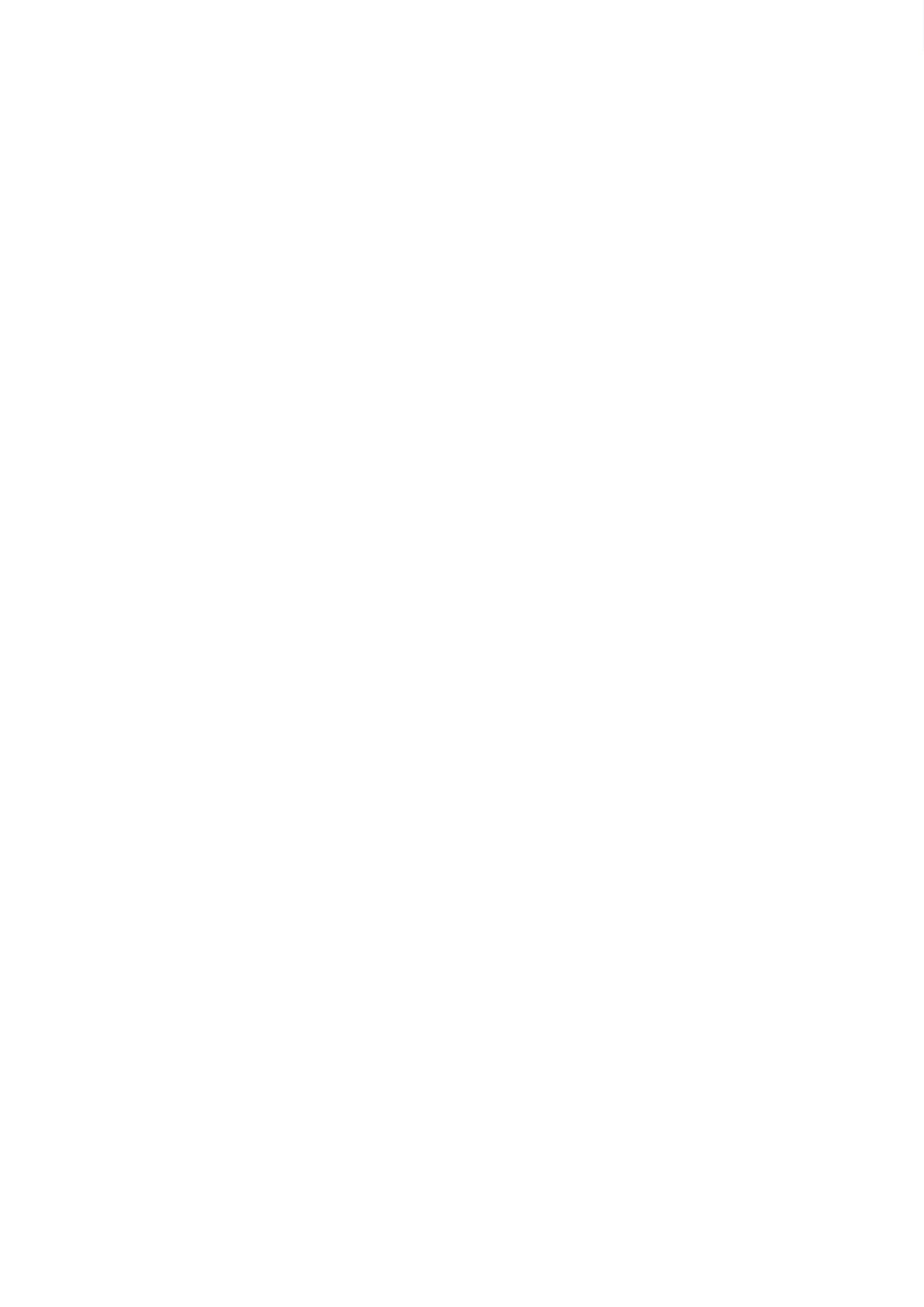# **1. Introduction**

The pulse oximeter is a non-invasive device to percutaneously measure oxygen saturation in the blood with a finger probe. The principle of pulse oximetry was developed by Takuo Aoyagi, a researcher at Nihon Kohden Corporation, and first presented at the Japanese Society for Medical and Biological Engineering (formerly The Japan Society of Medical Electronics & Biological Engineering) in 1974.<sup>1</sup>

Before pulse oximeters were developed, the common method of measuring oxygen saturation in arterial blood was spectroscopic analysis. However, this method is time consuming and not suitable for continuous measurement so it was difficult to detect sudden changes in patient's condition. The pulse oximeter provides non-invasive, continuous and real-time measurement. In the 1980s, pulse oximetry attracted much attention as an effective way to prevent medical accidents during surgery. Its advantages in respiratory and safety management became widely recognized and use of the pulse oximeter has spreaded rapidly in intensive care units (ICU), neonatal intensive care units (NICU), emergency rooms (ER) and other areas. Now, pulse oximetry is a standard measurement technique in patient monitoring.

The development and widespread use of pulse oximeters has created a demand for more advanced technology in clinical practices. This demand has accelerated the development and improvement of the technology by pulse oximeter manufacturers.

However, even the best technology can have unexpected negative consequences if it is used inappropriately. Since the pulse oximeter is easy to use and provides important vital information, there is the danger that it might be used inappropriately or in a way that is beyond its performance capabilities. This can be prevented by using the device properly and understanding its measurement principle and performance limitations.

This document describes Nihon Kohden's pulse oximeter technology and performance as well as its measurement principle and related international standards in order to promote appropriate use and better understanding of the pulse oximeter.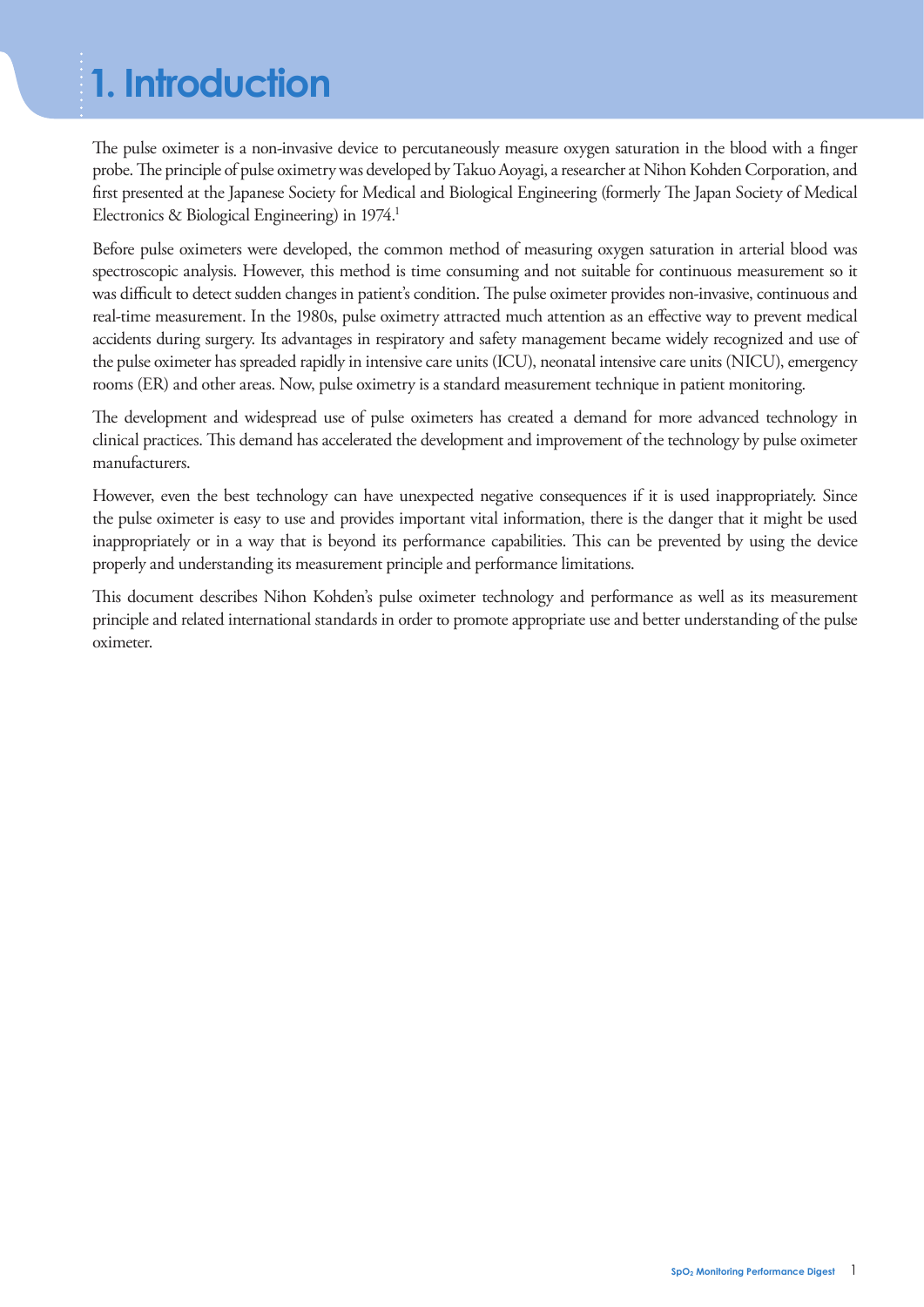## 2.1. SpO<sub>2</sub> Applications

The pulse oximeter is commonly used for patient care including management of anesthesia and respiration in ICU patients. With the development of smaller devices and transmitters, it has become a standard for both inpatients and outpatients. With the trend toward downsizing and price reductions, it is also widely used in homecare.

As a device for continuously monitoring  $SpO<sub>2</sub>$ , the pulse oximeter has the important functions of detecting hypoxia and alerting the medical staff with an alarm, especially during monitoring of severely ill patients. For neonatal patients in the NICU,  $SpO<sub>2</sub>$  monitoring plays an important role in preventing hyperoxia which could cause retinopathy in the premature infant.

The pulse oximeter is used for different types of patients in different areas, so several types of pulse oximeters and probes have been developed for different applications.

| <b>Operating Room Recovery Unit</b> | • Oxygenation evaluation during and after anesthesia<br>induction                                                                                                                    |
|-------------------------------------|--------------------------------------------------------------------------------------------------------------------------------------------------------------------------------------|
| <b>ICU</b>                          | • Respiratory management during ventilator use<br>• Criteria for ventilator weaning<br>• Respiratory management for patients taking sedatives or<br>painkillers                      |
| <b>NICU</b>                         | • Detection of hypoxemia<br>• Oxygen-level management to prevent retinopathy of<br>prematurity (ROP)                                                                                 |
| Ward                                | • Vital sign monitoring with $SpO2$ and pulse rate<br>• Respiratory management for patients taking sedatives or<br>painkillers<br>• Spot check of oxygen level during medical rounds |
| <b>Emergency Patient Transport</b>  | • Oxygenation management                                                                                                                                                             |
| Endoscopy                           | • Detection of hypoxemia by bronchoscopy or endoscopy                                                                                                                                |
| Homecare                            | $\bullet$ Oxygen therapy<br>• Respiratory management<br>• Screening of sleep apnea syndrome (SAS)                                                                                    |

#### Table 1. Pulse oximeter applications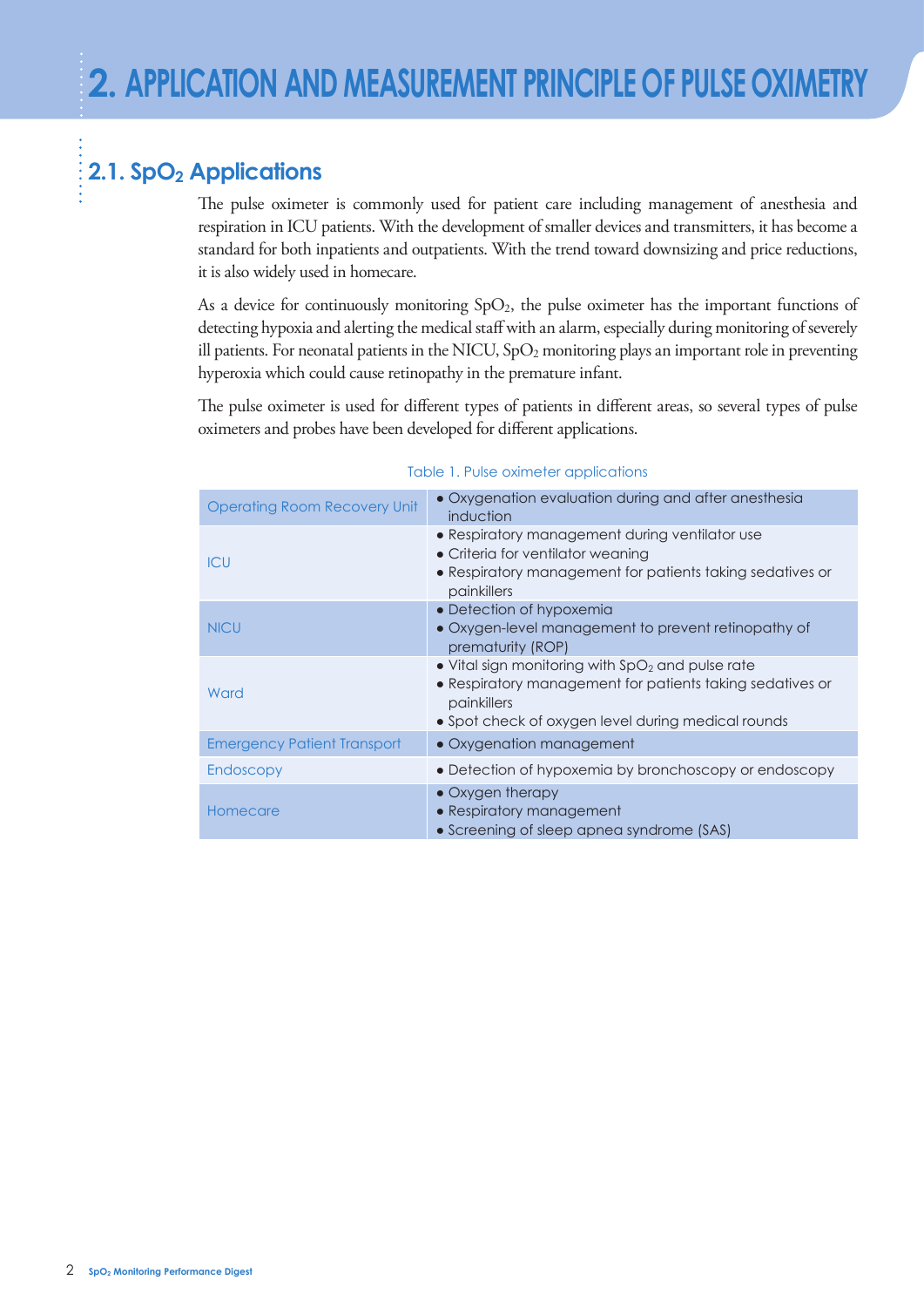## **2.2. Principle of Measurement**

#### **Oxygen Saturation and Hemoglobin**

The pulse oximeter measures oxygen saturation in arterial blood with a non-invasive probe. Oxygen saturation measured by spectroscopic analysis of sampled blood is called  $SaO<sub>2</sub>$  and requires a blood draw to obtain a sample for analysis. Oxygen saturation measured by a pulse oximeter is called  $SpO<sub>2</sub>$ . The "p" stands for pulse because the principle of  $SpO<sub>2</sub>$  makes use of the change in blood with each pulse wave.

Hemoglobin in the blood has a property that only allows red light to easily pass through. Hemoglobin which has oxygen bound to it is called oxygenated hemoglobin or oxyhemoglobin. Hemoglobin which does not have oxygen bound to it is called deoxyhemoglobin. Oxygen saturation in the blood is the ratio of oxygenated hemoglobin to deoxyhemoglobin.

Arterial blood has a high concentration of oxygenated hemoglobin and appears bright red. Venous blood appears darker as it has discharged oxygen into the body. This difference in color is because oxyhemoglobin and reduced hemoglobin have optical absorption properties. Therefore, from the color of the blood, we can measure the amount of oxygen which is bound to the hemoglobin. In other words, we can measure the oxygen saturation.

#### **Pulse Oximeter and Light Wavelengths**

The pulse oximeter shines light through a fingertip or alternate relatively thin tissue and measures the intensity of light which is transmitted through to the other side. The waveform which is obtained from the change in the intensity of transmitted light over time is called the photoplethysmographic wave, or the pulse wave.

In Nihon Kohden's  $SpO<sub>2</sub>$  measurement, the optical absorbance of the arterial blood can be extracted and used to determine oxygen saturation by using the pulse waves which are obtained from shining two light wavelengths (660 nm red light and 940 mm infrared light). The amplitudes of the pulse waves indicate the change in blood volume with each pulse. The differing amplitudes of the pulse waves for each wavelength of transmitted light indicate the change in optical absorption. The optical light wavelength and its optical absorption by the blood are related as shown in Figure 1. Even if the volume of blood doesn't change, the amount of light absorbed by the blood is different at different wavelengths. The amplitudes of the pulse waves at the two light wavelengths are different because the optical absorbance changes according to the degree of oxygen saturation. The pulse oximeter obtains the ratio, φ, of the pulse wave amplitudes at the red and infrared light wavelengths and oxygen saturation is calculated from  $φ$  (Figure 2).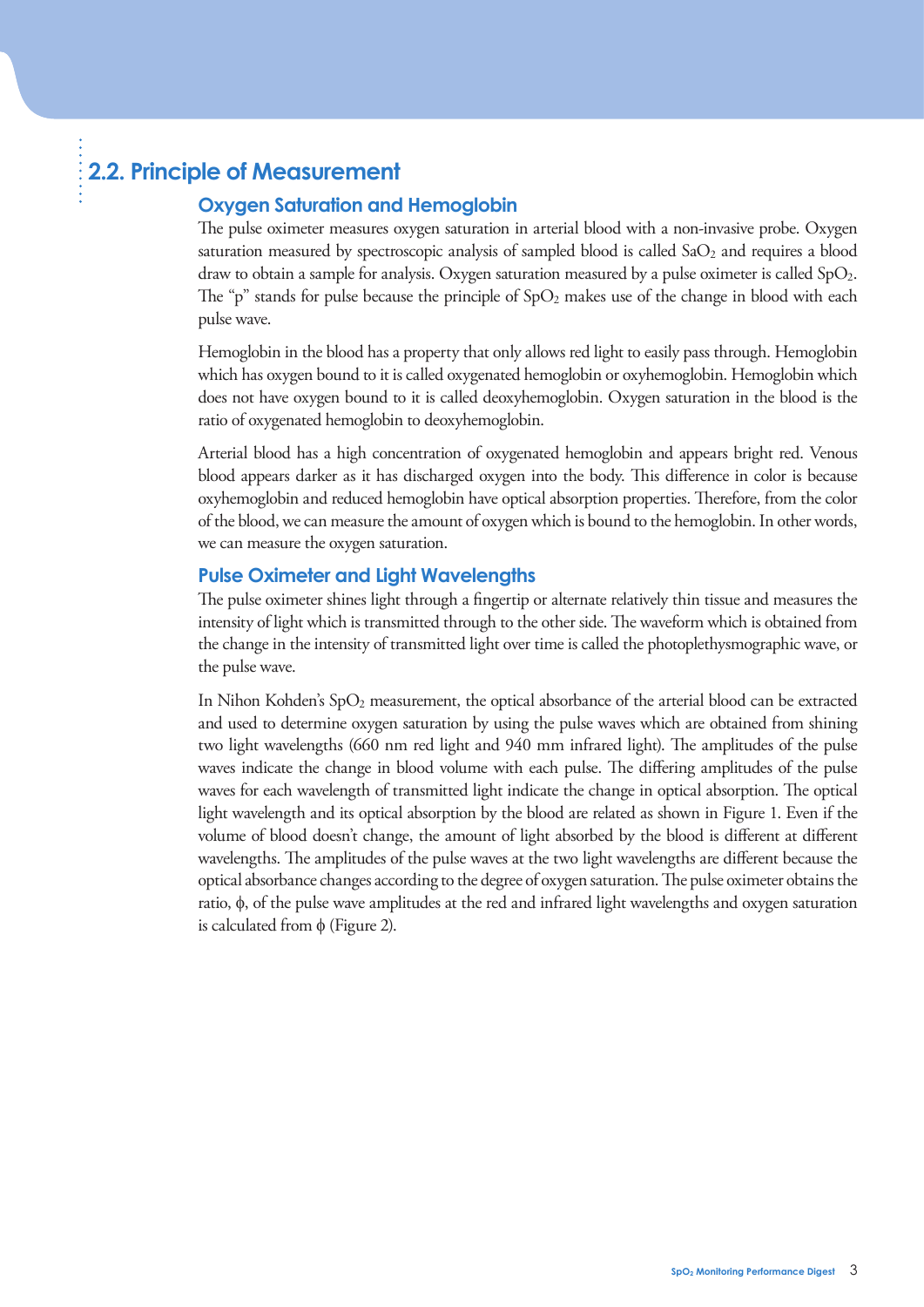

Figure 1. Optical absorption of oxyhemoglobin (HbO<sub>2</sub>, pink line) and reduced hemoglobin (Hb)<sup>2</sup>



Figure 2. Ratio ( $\phi$ ) of the pulse wave amplitudes at 660 and 940 nm as SpO<sub>2</sub> changes<sup>3</sup>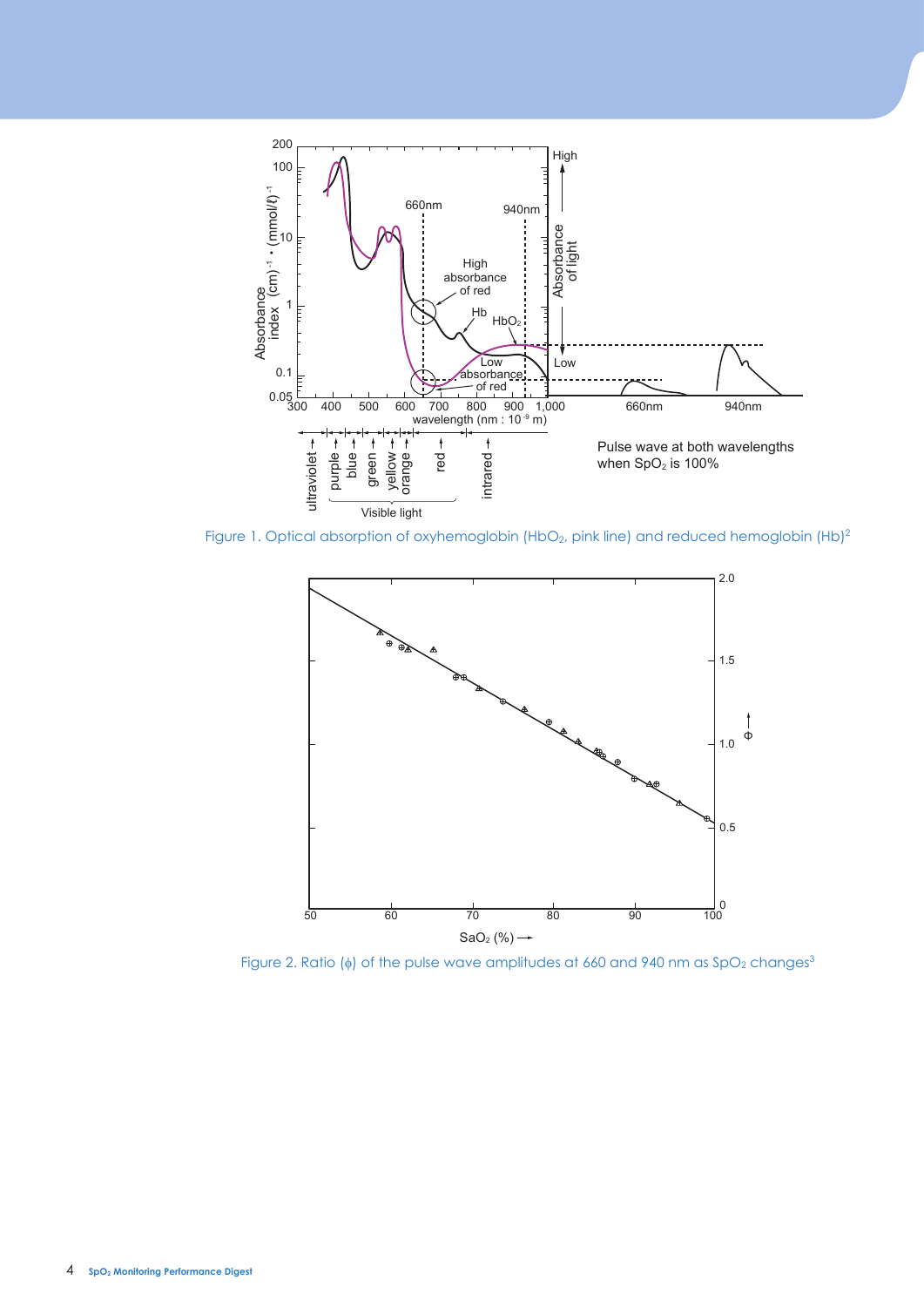ISO 9199, the international standard for pulse oximeter equipment, was issued in 1992. It defined basic requirements for medical devices; safety, environmental conditions protection against different hazards and labeling. Thereafter, it was revised and published as ISO 80601-2-61:2011 "Medical electrical equipment – Particular requirements for the basic safety and essential performance of pulse oximeter equipment". In addition to the basic requirements, this edition further defines specific and essential features of pulse oximetry, including measurement accuracy and temperature at the sensor/skin interface. The development process of this requirement is included in the appendix.

These requirements will be explained in this section so you can understand the necessary conditions for the use of a pulse oximeter.

## **3.1. SpO2 Accuracy**

#### **Measurement Criteria**

ISO 80601-2-61:2011 specifies that accuracy of  $SpO<sub>2</sub>$  measured by a pulse oximeter should be evaluated by comparing the  $SpO<sub>2</sub>$  reading of the pulse oximeter equipment to values of  $SaO<sub>2</sub>$  determined by a CO-oximeter. The CO-oximeter is considered the gold standard.

#### **Definition of Accuracy and Acceptable Range**

ISO 80601-2-61:2011 specifies that  $SpO<sub>2</sub>$  accuracy should be stated in terms of the root-mean-square (RMS) difference between the SaO<sub>2</sub> (reference) value in operation manuals. It also defines the acceptable range of  $SpO<sub>2</sub>$  accuracy to be an RMS difference of less than or equal to  $4\%$   $SpO<sub>2</sub>$  over the range of 70% to 100%. This RMS difference means that about two-thirds of the  $SpO<sub>2</sub>$  values measured can be expected to fall within the range of RMS. In other words, about one-third of SpO2 values could be out of range. After active discussions at international standards meetings, this range, at the current level of technology, was defined as the minimum acceptable range in consideration of various factors that cause errors such as color of skin, sex, age, and pathosis.

#### **Accuracy Validation Method**

#### **Accuracy Validation of Controlled Desaturation Study on Adult Volunteers**

It is important to eliminate error causing factors to properly compare  $SpO<sub>2</sub>$  and  $SaO<sub>2</sub>$ . For example,  $SpO<sub>2</sub>$  and  $SaO<sub>2</sub>$  could be different due to different body parts used for drawing a blood sample and probe application. Also, the values may vary depending on the timing of the blood analysis, and the difference between the values might be recognized as an error. To precisely perform an accuracy validation, it is necessary to eliminate these error causing factors. One of the most effective ways to validate the accuracy is a controlled desaturation test on adult volunteers since it can be performed under well controlled conditions. The desaturation test on adult volunteers has some advantages: 1) equally distributed data can be obtained without deflection in specific  $aO_2$  range because  $aO_2$ values are under control, 2) easy to perform on various subjects of different races, sexes, ages, etc., 3) statistically reliable data can be obtained.

ISO 80601-2-61:2011 also accepts validation by comparing the readings of pulse oximeter equipment under test to "secondary standard" pulse oximeter equipment that has previously been directly validated against a CO-oximeter.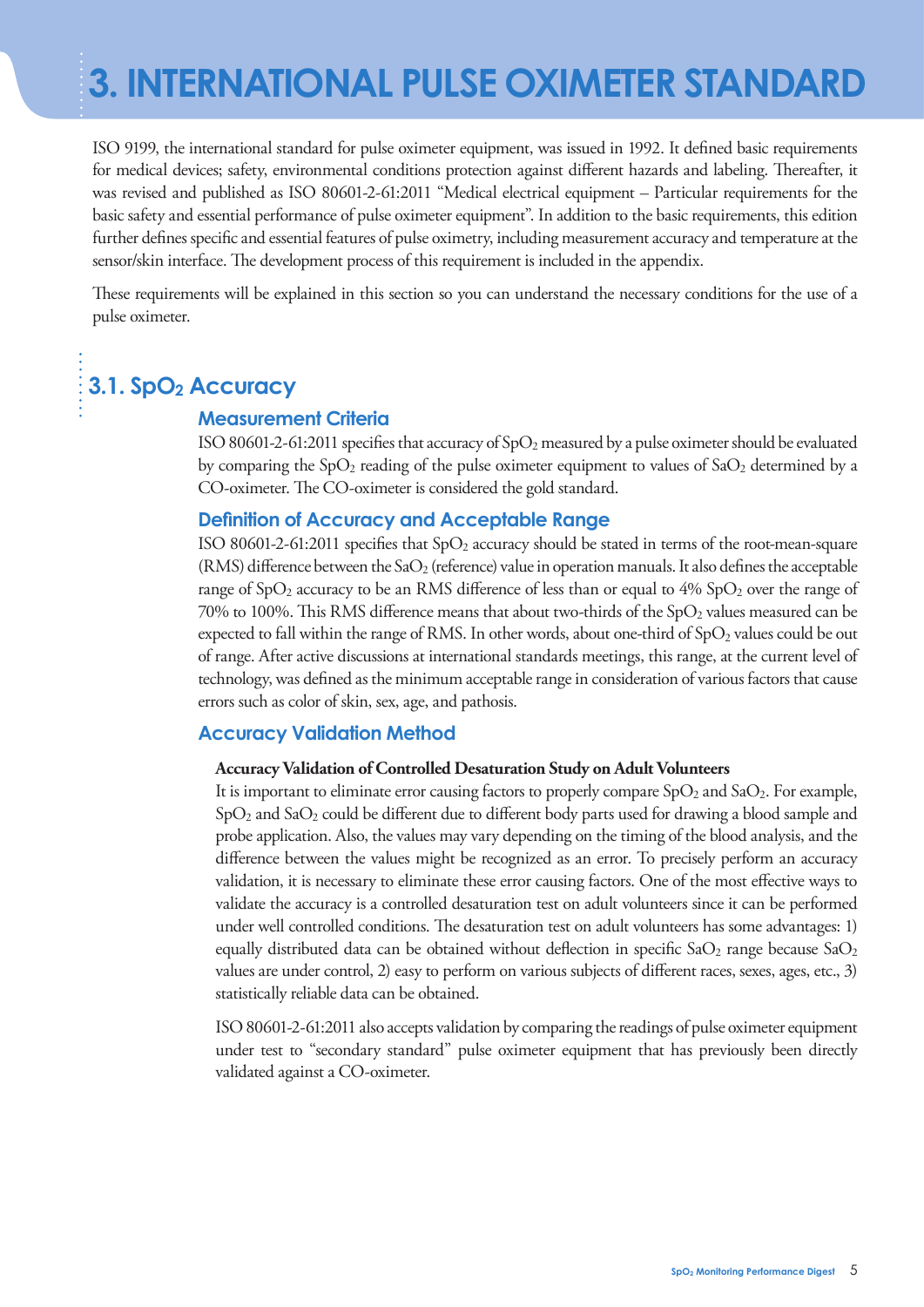#### **Accuracy Validation Applicable to Various Clinical Situations**

Not every feature of pulse oximeter equipment is theoretically clarified. Therefore, the impact of various error factors on accuracy need to be demonstratively validated in consideration of each application purpose. This is mentioned in the ISO 80601-2-61:2011 SpO<sub>2</sub> standard, but the validation method is not specified by any international standard. Traditionally, clinical validations have been conducted in a manner that is consistent with the primary purpose of medical treatments. You may refer to these methods as useful references.

#### **Performance Validation under Conditions of Motion and Low Perfusion**

For performance validation under conditions of motion artifacts or weak signals due to low perfusion, there is no internationally defined method. These validations are conducted in consideration of each clinical condition.

### **3.2. Skin Temperature at the Pulse Oximeter Probe**

The maximum limit for skin temperature at the probe is defined to not exceed 41°C for skin temperature of 35°C in use with normal conditions or a single fault-condition. The pulse oximeter probe generates a small amount of heat due to the light-emitting diode (LED). When the pulse oximeter probe is applied to the patient's skin where heat loss is prevented due to poor circulation, the temperature of the skin in contact with the probe might increase and this could increase the risk of low temperature burn. In the revision of ISO 80601-2-61 :2011, thorough discussion and reviews of literature on this matter led to the industry standard conclusion that it is appropriate and safe to retain the 41°C limit for infants under the age of 1 year and apply the adult limit (42°C for 8 hours, 43°C for 4 hours) for all older patients.

## **3.3. Probes and Connected Monitors**

ISO 80601-2-61:2011 requires manufacturers to conduct tests to ensure that all pulse oximeter probe requirements are met by each pulse oximeter monitor with which the probe is intended to be used. All pulse oximeter monitors with which compatibility is claimed should be listed in the accompanying documents including the operation manual. Also, ISO 80601-2-61:2011 is applicable not only to new probes, but to reprocessed ones. Therefore, manufacturers are responsible to validate their processes to ensure that any new or reprocessed probe complies with the requirements in regard to safety and basic performance.

#### **3.4. Notification and Alarm of Measurement Condition**

#### **Data Update Period**

It is required that at least a low priority alarm should be generated when  $SpO<sub>2</sub>$  or pulse rate (PR) data update period exceeds 30 seconds. When the data update period is less than 30 seconds, it should be disclosed in the instructions for use.

#### **Detection of Fault in Pulse Oximeter Probe or Probe Cable Extender**

When any fault occurs in the probe or probe cable extender such as disconnection or short-circuit, it should create a notification. If the pulse oximeter equipment has an alarm function, it should generate an alarm. If it does not have any alarm function it should provide indication of abnormal operation.

#### **SpO2 Calculation in the Presence of Inadequate Input Signal**

The pulse oximeter is required to provide an indicator of signal inadequacy to the operator if the displayed  $SpO<sub>2</sub>$  or PR values may be incorrect due to low quality input signal caused by artifacts. The pulse waveform displayed together with the signal strength may help the user judge whether the signal is adequate for measurement.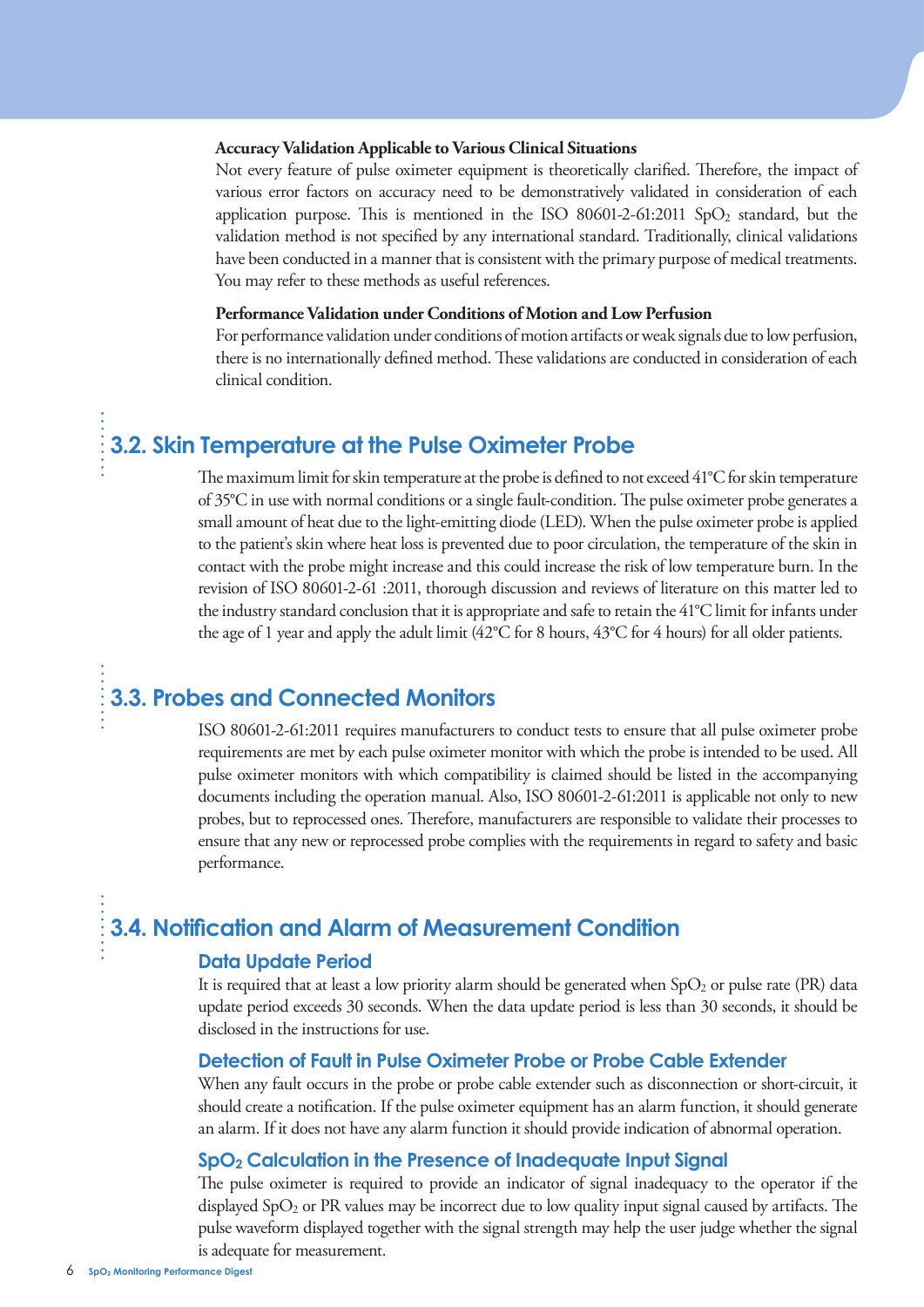SpO2 is a parameter that provides important information for respiratory management and the pulse oximeter has the great advantage of being easy to use. However, various factors can cause measurement errors such as the patient's hemodynamics, the condition of the skin at the probe, probe attachment, and measurement algorithm. This section describes instructions and directions for clinically proper and safe use of the pulse oximeter.

## **4.1. Difference between Different Models and Manufacturers**

Not every feature of the pulse oximeter has been validated or defined, so proper caution is necessary when using a pulse oximeter.

- The measurement accuracy and safety of pulse oximeter is validated by a combination of a specific probe and measurement circuit. Therefore, if you use a different probe, it is necessary to validate the performance of the combination. Some manufacturers specify a specific probe to work with their pulse oximeter equipment.
- Each manufacturer has different specifications, including wavelength errors, correction constant and signal processing methods. Even if the performance based on these specifications is within acceptable range, it is still recommended to refer to the technical information provided by each manufacturer for proper use of the equipment.

Figure 3 compares  $SpO<sub>2</sub>$  readings provided probes from Nihon Kohden (blue line) and another manufacturer (purple line) which is not validated for use with the monitor (BSS-9800, Nihon Kohden), to which these probes are connected.<sup>4</sup> Compared to the reference value provided by the Nihon Kohden probe, probe which is not validated shows incorrect values at all the measurement points throughout the measurement for one and a half hours. As you can see in this example, any probe not validated for use with the  $SpO<sub>2</sub>$  equipment should be avoided. And, care must be taken as some manufacturers may indicate that their probes are made to "work with" or have a "compatible connector". This does not mean the probe has been tested by Nihon Kohden, nor does it mean the probe will perform as expected.



Figure 3. SpO<sub>2</sub> trend with probes from Nihon Kohden and another company, connected to a BSS-9800 bedside monitor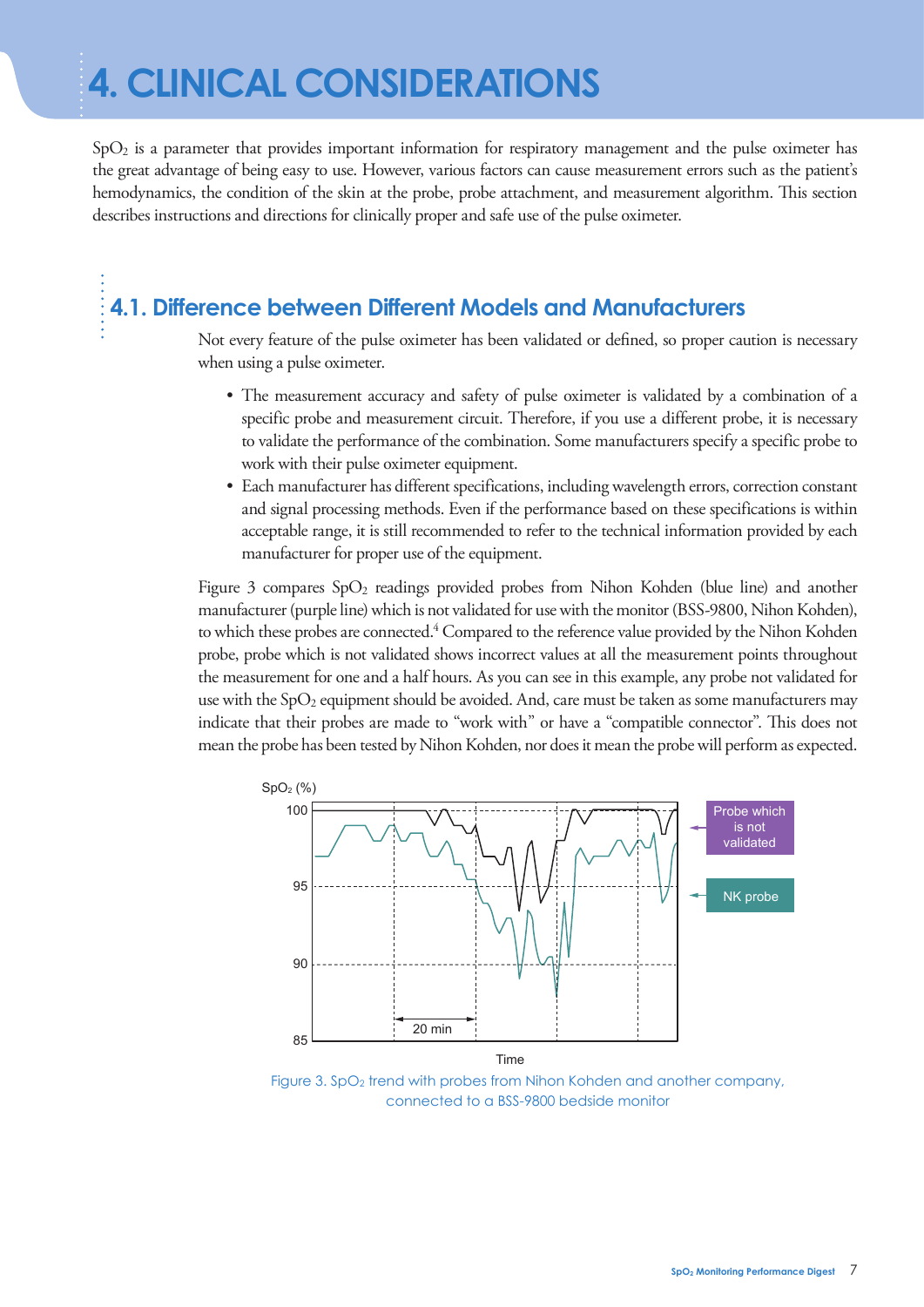## **4.2. Probe Placement**

The light-emitting part and light-receiving part should be placed so they are facing each other. When using a clip finger probe, ensure that the probe covers the finger properly. Otherwise, some of the light will not pass through the tissue to reach the light-receiving part and this will lead to incorrect measurement results.

The more distant the light-emitting and light-receiving parts, the weaker the transmitted light intensity becomes. Also, a thinner body part tends to have less blood volume and a weaker pulse signal. The most suitable thickness of the probe site is about 10 mm.

## **4.3. Interference from Light and Movement**

The pulse oximeter can be affected and interfered with by many factors such as ambient light and motion artifact.

In order to reduce such interference, it is advisable to avoid any strong ambient light, use lighter and smaller probes, and keep the cable from moving by taping it to the finger.

Although there have been numerous technical advancement to improve the performance of the pulse oximeter, such as lters to reject motion artifacts, it is still necessary to pay attention to light and motion interference to ensure accurate measurement.

## **4.4. Peripheral Circulatory Failure**

In patients with decreased blood flow due to peripheral circulatory failure, the pulse at the probe site (e.g. fingertip) may be too weak to be measured. In these cases, alternate measurement sites must be used and whenever the probe is attached, it must be attached in a way that does not block or restrict the blood flow.

## **4.5. Skin Injuries Caused by Probes**

The site where the probe is applied gets pressure regardless of what type of probe is used. Clip type probes can give high pressure on the finger depending on the structure of the probe or size and shape of the finger. Skin injuries such as erythema and marking or impressions can be caused by high local pressure from the hard component parts of the probe, including light-emitting diode (LED) and photodetector (PD). On the other hand, self-adhesive type disposable probes can block the blood flow if the probe is attached too tightly or supplemental tape is applied. We recommend not to use elastic wrap to hold the sensor in place because pressure from the tape can increase over time.

The light-emitting part of the probe can increase the skin temperature by about  $2^{\circ}C$ . Because the temperature increase is slight, low temperature burns are not common (Refer to 6.5 for more information about temperature increase at the probe site). But the skin at the attachment site should be checked at specified intervals.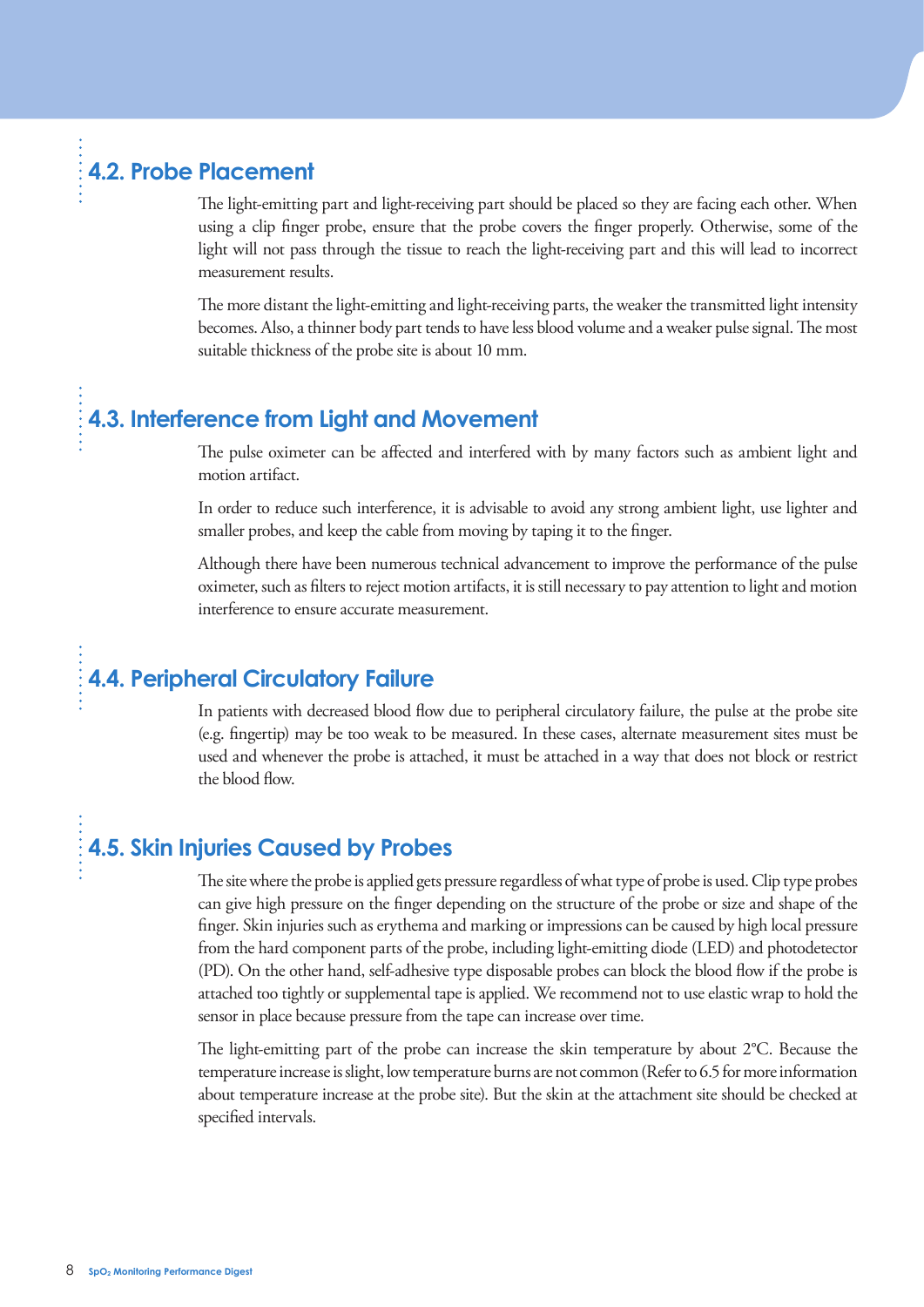The body naturally eliminates heat by increasing blood flow in the skin. If the probe applies excessive pressure, it could block the blood flow so that metabolic heat can't be released and the local skin temperature at the probe site may increase.<sup>5</sup> Skin burns from the probe seem to be caused by a combination of pressure from the probe and heat from the light-emitting part. There are also reports that the LED temperature can rise when using the pulse oximeter with probes from other manufacturers. Therefore, to prevent skin injury it is recommended to avoid using probes which have not been validated in regard to the synergistic combination of burn and high local pressure from the probe.

It is recommended that the probe not be continuously applied at the same site for a long period of time and that the probe should not be attached too tightly. The measurement site should be changed every 8 hours for disposable probes and every 4 hours for reusable probes.

## **4.6. Effects of Abnormal Hemoglobin**

In addition to oxyhemoglobin and deoxyhemoglobin, there are abnormal forms of hemoglobin, carboxyhemoglobin (COHb) and methemoglobin (MetHb). COHb attaches firmly to carbon monoxide instead of oxygen so it has no capability of delivering oxygen. MetHb contains Fe3+ instead of  $Fe2+$  and cannot carry oxygen effectively.

The two-wavelength pulse oximeter cannot distinguish normal and abnormal hemoglobin, so if the abnormal hemoglobin level increases, it can cause considerable error in the measurement. Normal COHb level is about 1%, and in smokers up to about 5%. COHb level within this range rarely has impact on SpO2. However, extra attention is needed when hemoglobin is increased due to carbon monoxide poisoning or methemoglobinemia.

## **4.7. Nail Polish**

A probe site that is very soiled or covered with nail polish could block light transmission and interfere with the measurement. Figure 4 shows how the effects of nail polish on the accuracy of  $SpO<sub>2</sub>$  measurement. If the probe site gets dirty with blood or the patient wears nail polish, clean the probe site or remove nail polish before measurement. For the case where nail polish cannot be removed, it has been reported that reorienting the probe in the lateral direction on the fingertip could diminish the effect of nail polish on the accuracy of  $SpO<sub>2</sub>$  measurement.<sup>6, 7</sup>

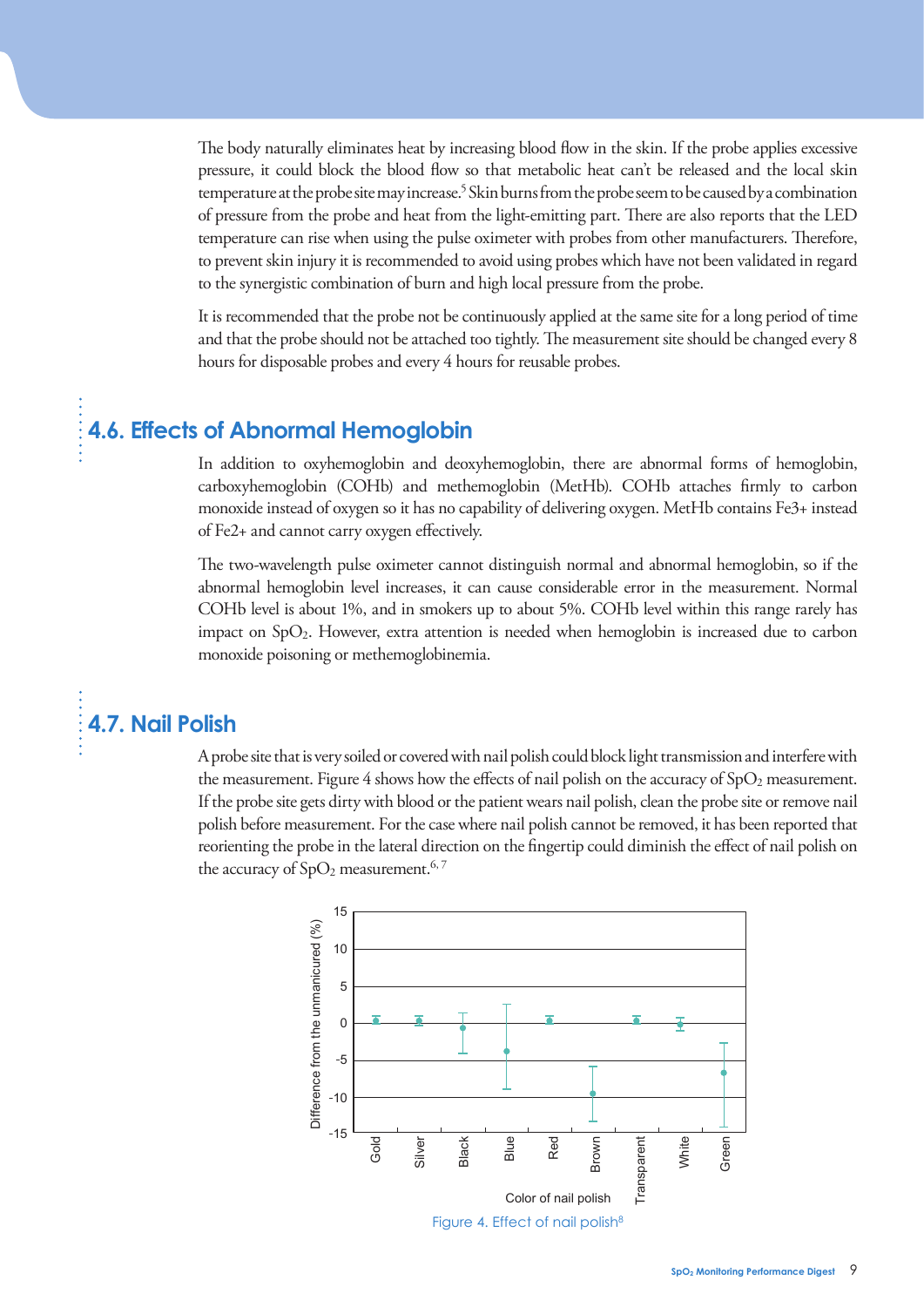# **5. NIHON KOHDEN SpO2 TECHNOLOGY**

Over the course of many years of improving  $SpO<sub>2</sub>$  measurement technology — whose full scope has not yet been uncovered — Nihon Kohden has given primary consideration to optimizing the  $SpO<sub>2</sub>$  measurement system in regard to the different uses and applications in various clinical practices.

Quality SpO2 signals can be obtained using various combinations of probes, sensor performances, signal detection circuits, and signal processing algorithms. Proper attachment and handling of the probe are also important. It is necessary to consider all possible elements related to SpO<sub>2</sub> measurement in order to provide optimum performance.

Nihon Kohden has a wide range of SpO<sub>2</sub> sensor technologies including BluPro series reusable probes and disposable probes in different sizes and shapes with connection cables that focus on continuous monitoring of  $SpO<sub>2</sub>$ .

Nihon Kohden also offers a wide variety of  $SpO<sub>2</sub>$  monitoring devices for different applications. All devices have different power consumptions and shapes and it is necessary to consider all these differences in the process of developing and improving  $SpO<sub>2</sub>$  technology.

Nihon Kohden has also developed an original measurement circuit and algorithm (*NPi* algorithm) that works with every Nihon Kohden device.

Any component other than the arterial pulse which is superimposed on the input signal can become artifact in  $SpO<sub>2</sub>$ measurement. Artifacts such as light interference by surgical light and sunlight, improper attachment of probe, and body movement can be mistaken as pulse waves or can interfere with pulse wave detection. This causes incorrect  $SpO<sub>2</sub>$ measurement. Nihon Kohden SpO<sub>2</sub> technology has been designed to extract the pulse wave derived information and calculate the ratio of pulse wave amplitude, ϕ, as accurately as possible.

## **5.1 Introduction of** *NPi* **Algorithm**

The basic processing of Nihon Kohden pulse oximeters includes filtering of the A/D converted input signal, calculation of the ratio of pulse wave amplitude φ, weighted moving average, and calculation of the  $SpO<sub>2</sub>$  value.

The characteristic features of the *NPi* algorithm include a filtering function which removes artifacts from the pulse waves. The artifact removal is performed using narrow-band filtering based on the fundamental frequency that is extracted by frequency analysis (Figure 5). This narrow-band filtering is especially effective when there are relatively large artifacts, especially in the ICU and NICU, such as restless patients with peripheral circulation insufficiency neonatal patients presenting with respiratory variation.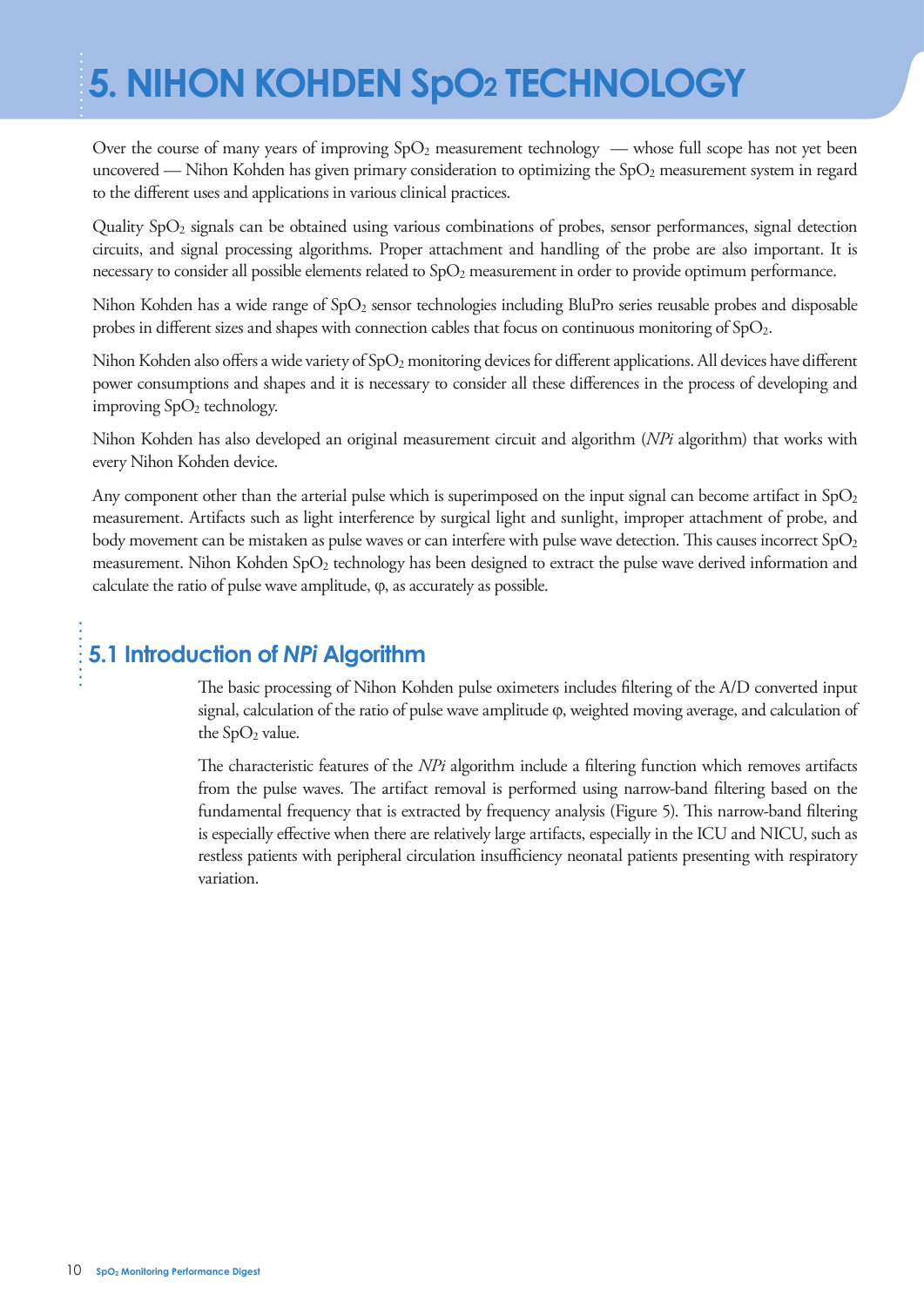

Figure 5. Construction of NPi algorithm

Pulse waves contain a fundamental frequency of the pulse rate and constant multiples of the frequency (Figure 6a). When performing frequency analysis in the presence of large artifacts superimposed on pulse waves, it is difficult to identify the pulse wave frequency because the pulse signal gets lost in the artifact (Figure 6b). In such cases, Nihon Kohden's original coordinate-transform method is used to enhance the discrimination between pulse wave and artifact (Figure 7). By performing frequency analysis on the pulse signals obtained by the coordinate-transform method, the fundamental frequency of the pulse wave can be identified (Figure 6c).

Pulse wave components are selectively passed through a narrow-band filter of the fundamental frequency so that  $SpO<sub>2</sub>$  values can be calculated using pulse wave components without artifacts. This Nihon Kohden original technology, which is based on a well-established signal processing technology, has been patented.<sup>9</sup>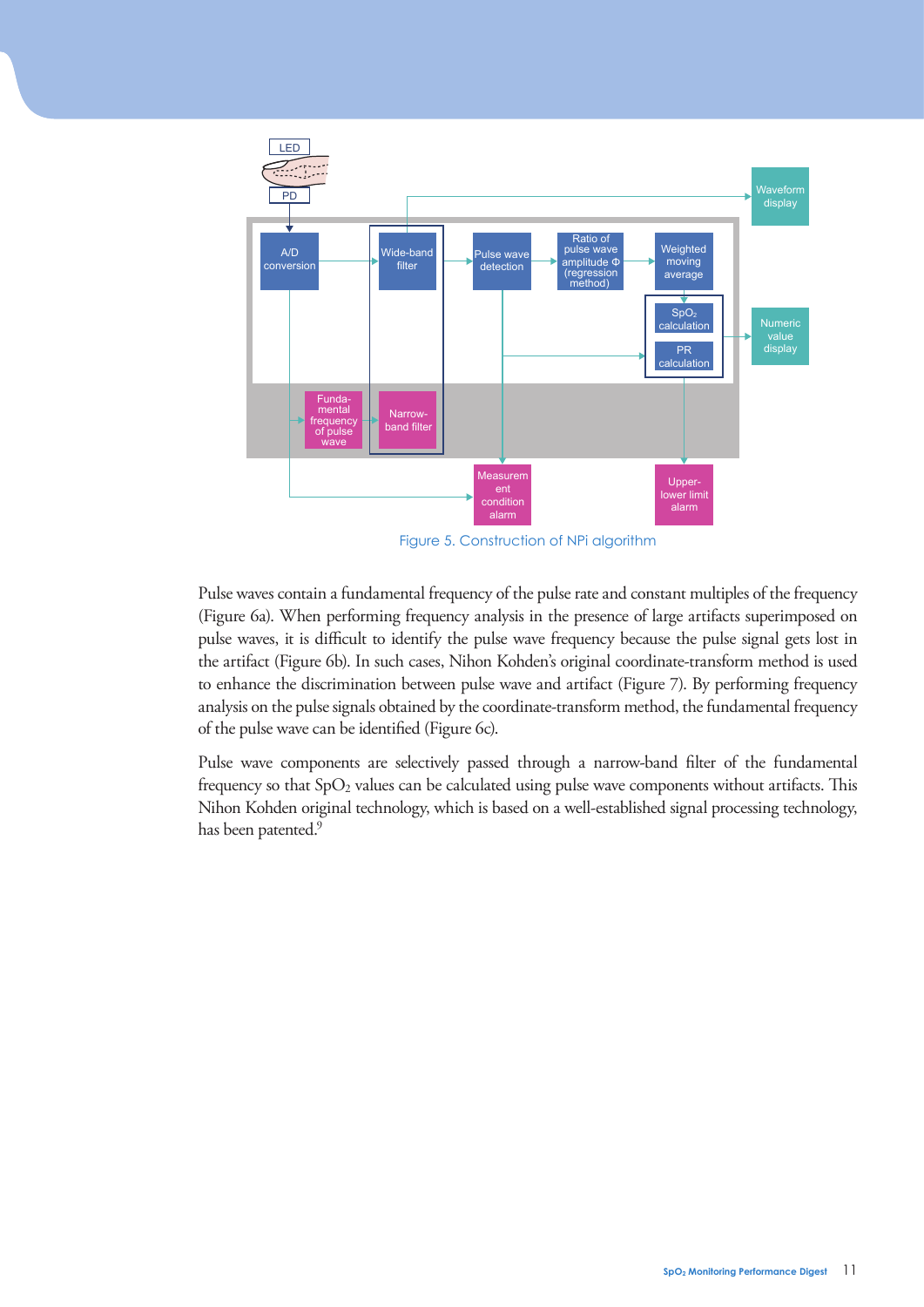



Figure 7. Identification of fundamental frequency and filtering using coordinate-transform method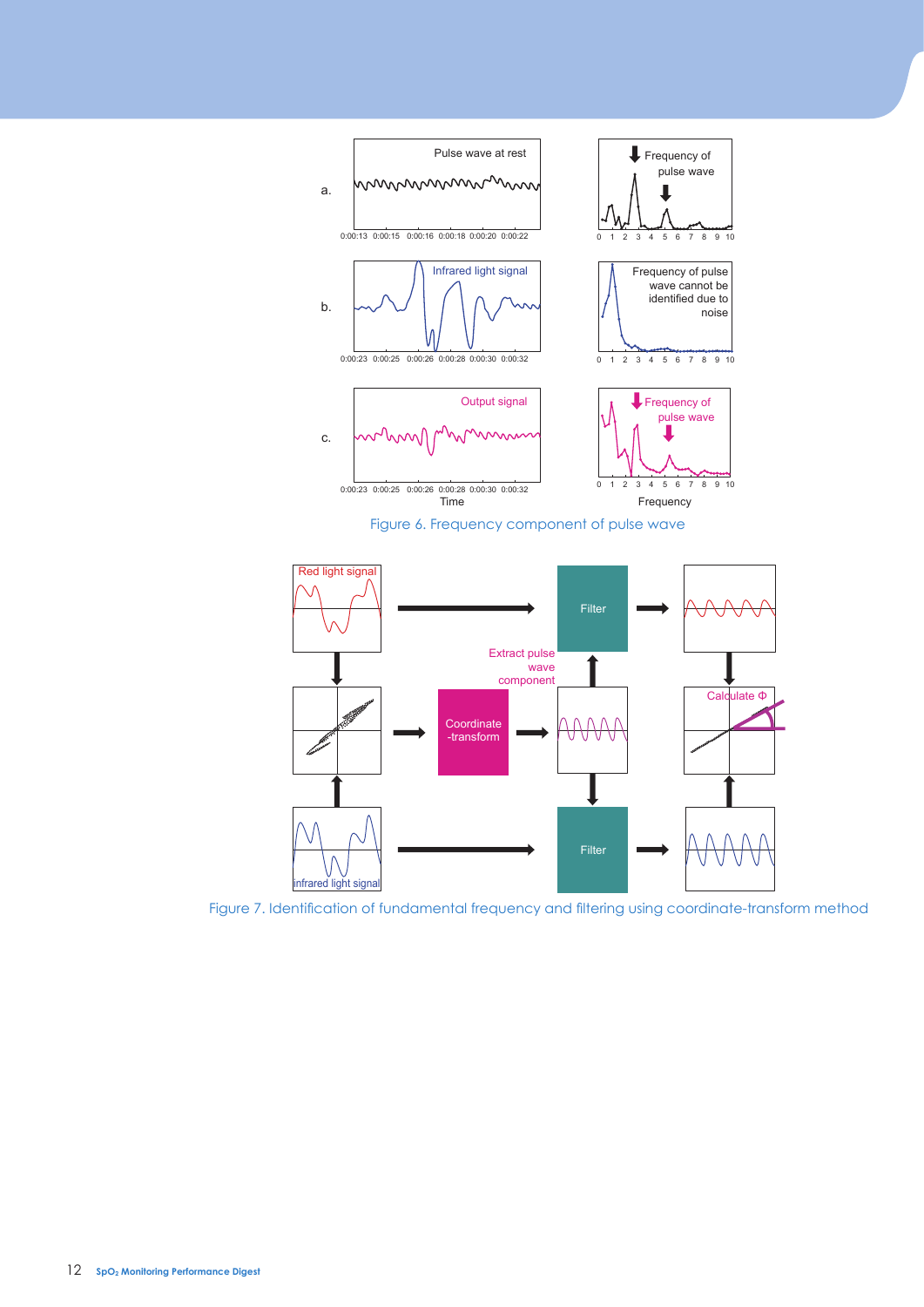The ratio of pulse wave amplitude,  $\varphi$ , is calculated using the filtered pulse waves. The pulse oximeter calculates the  $SpO<sub>2</sub>$  value based on  $\varphi$  which can be obtained from two LEDs of red and infrared light. Correct calculation of  $\varphi$  leads to accurate SpO<sub>2</sub> measurement. In Nihon Kohden's SpO<sub>2</sub> measurement, data obtained at every sampling interval are plotted. The x-axis is the pulse signal of the red light and the y-axis is the pulse signal of the infrared light (Figure 8). ϕ is derived based on the slope of the regression line obtained by the least squares method.<sup>10</sup>

By using the entire waveform instead of using only the maximal and minimal amplitude, accurate calculation of  $\varphi$  can be achieved even in conditions such as peripheral circulation insufficiency with lower amplitude pulse waves.

Furthermore, a weighted moving average is applied according to the degree of variation in the ϕ obtained every beat to limit the influence of  $SpO<sub>2</sub>$  variation due to artifact.



Figure 8. Calculation of φ using regression method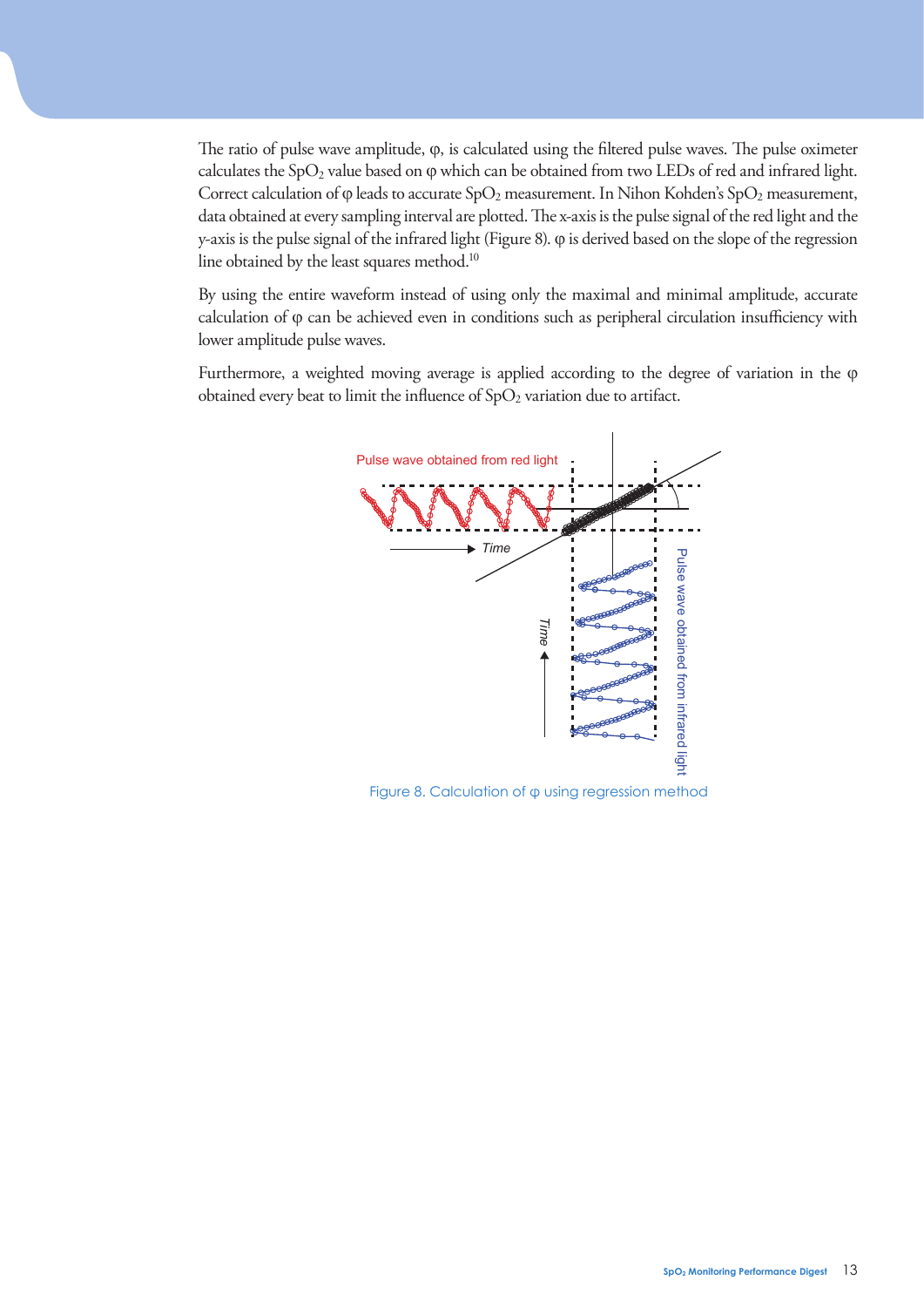This chapter describes the basic performance of Nihon Kohden's  $SpO<sub>2</sub>$  measurement including measurement accuracy, measurement range of input signals, responsiveness, temperature increase at probe site, as well as how the basic performance was verified. In addition, measurement performance under noisy conditions due to artifact is shown with waveform examples.

## **6.1. SpO2 Measurement Accuracy**

The SpO<sub>2</sub> measurement accuracy has been evaluated in comparison with CO-oximeter readings (SaO<sub>2</sub>) in adult volunteers and pediatric patients with cyanotic heart disease.

#### **Measurement Accuracy: SpO2 Validation on Adult Volunteer Subjects**

The result of accuracy validation using a Nihon Kohden OLV-3100 pulse oximeter and four types of probes is presented here. Hypoxia was induced to different levels of arterial oxyhemoglobin saturation between 70% and 100% by controlling the inspired oxygen concentration. The  $SpO<sub>2</sub>$  readings of the pulse oximeters were recorded simultaneously with arterial blood sampling. Two CO-oximeters (OSM3®, Radiometer Inc.) were used to determine the reference  $aO<sub>2</sub>$  values by analysis of arterial blood samples from the radial artery. Statistical analysis was performed to compare the  $SpO<sub>2</sub>$  readings and the reference  $SaO<sub>2</sub>$ . Exclusion criteria for the statistical analysis were predefined. Data was excluded if:

- There was considerable change in  $SpO<sub>2</sub>$  value (4% or more during a 10-second period).
- Co-oximeter values disagreed by 2% or more.

Table 2 shows the result of the accuracy analysis of the validated probes, along with the measurement accuracy standard of Nihon Kohden pulse oximeters and the ISO 80601-2-61:2011 requirement.

All pulse oximeters are designed and manufactured to meet Nihon Kohden's  $SpO<sub>2</sub>$  accuracy standard which is stricter than the ISO 80601-2-61:2011 requirements of 4%. The results in Table 2 show that all validated probes have met the accuracy requirements.

|                                                       |                | $SdO2$ Range |            |
|-------------------------------------------------------|----------------|--------------|------------|
|                                                       |                | 70-80%       | 80-100%    |
| Finger probe                                          | TL-201T        | 1.62%        | 1.07%      |
| Multi-site Y probe                                    | <b>TL-260T</b> | 1.83%        | 1.56%      |
| Multi-site Y probe with clip adapter for ear lobe     | <b>TL-260T</b> | 2.14%        | 1.62%      |
| Finger probe                                          | TL-631T        | 2.79%        | 1.45%      |
| Disposable SpO <sub>2</sub> probe                     | TL-271T        | 2.05%        | 1.39%      |
| Disposable SpO <sub>2</sub> probe                     | TL-051S        | 1.93%        | 1.59%      |
| Disposable SpO <sub>2</sub> probe                     | TL-535U        | 2.01%        | 1.37%      |
| Nihon Kohden pulse oximeter SpO <sub>2</sub> accuracy |                | 3% or less   | 2% or less |
| $ISO80601-2-61$ SpO <sub>2</sub> accuracy             |                | 4% or less   | 4% or less |

Table 2. SpO<sub>2</sub> accuracy of hypoxia test on adult volunteers (RMS)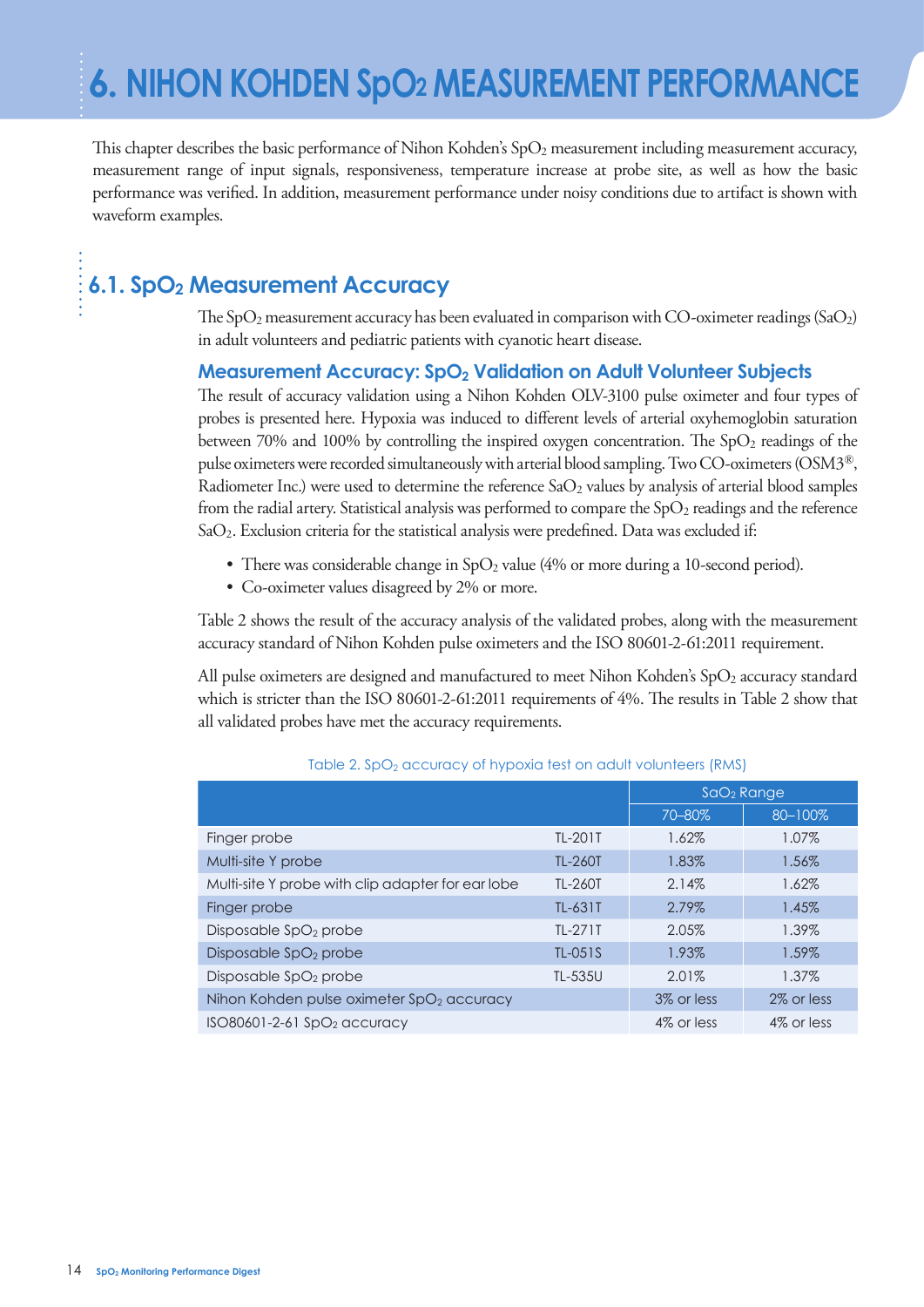Figure 9 shows the data plot obtained from the validation of TL-201T. The left figure shows good correlation between  $SpO<sub>2</sub>$  and  $SaO<sub>2</sub>$ . The right figure shows the difference between  $SpO<sub>2</sub>$  and  $SaO<sub>2</sub>$ . SaO2 values in the range of 70–80% tend to vary more widely than the range of 80–100%. A previous study has reported that  $SaO_2$  values are more likely to be variable at low  $SaO_2$ .<sup>11</sup> In consideration of this characteristic, the accuracy of Nihon Kohden pulse oximeter was evaluated in two different  $aO<sub>2</sub>$ ranges.



Pulse oximeter: OLV-3100, Probe: TL-201T CO-oximeter: OSM3® (Radiometer)

Figure 9. TL-201T SpO<sub>2</sub> and SaO<sub>2</sub> data comparison

For more details on the validation study, refer to *SpO2 Monitoring Pulse Oximeter Accuracy Study* (extracts from a test report from the Hypoxia Research Laboratory, University of California, San Francisco) (No. 0604-905574A).

#### **Measurement Accuracy: SpO<sub>2</sub> Validation in Neonate Patients with Cyanotic Heart Disease**

Pulse oximeter probes come in a variety of types for patients of different ages and different probe sites. The overall performance of all pulse oximeters and probes should be evaluated in consideration of each application and usage.

However, the same kind of studies that are carried out in adult volunteers as well as induced hypoxia studies cannot be conducted in children.

Clinical functionality of a Nihon Kohden TL-535U has been demonstrated in comparison with the  $SaO<sub>2</sub>$  of a CO-oximeter on a population of hospitalized neonate patients. The data presented here was obtained from 19 neonatal patients below the age of 1 month.

The results are presented in Table 3 and Figure 10. The results show that the TL-535U probe met the standard of the  $SpO<sub>2</sub>$  accuracy criteria.

| $CO$ -oximeter $SdO2$ range    | 70-100%                                                                                   |
|--------------------------------|-------------------------------------------------------------------------------------------|
| Number of subjects             | 19 (6 subjects weighing ≤1000 g, 13 subjects weighing<br>$\geq$ 1000 g and $\leq$ 2000 g) |
| Number of data                 | 422                                                                                       |
| $SpO2-SaO2$ average            | $-0.25%$                                                                                  |
| $SpO2-SaO2$ standard deviation | 2.43%                                                                                     |
| $SpO2-SaO2 RMS$                | 2.25%                                                                                     |

Table 3. SpO<sub>2</sub> accuracy in neonatal patients at the NICU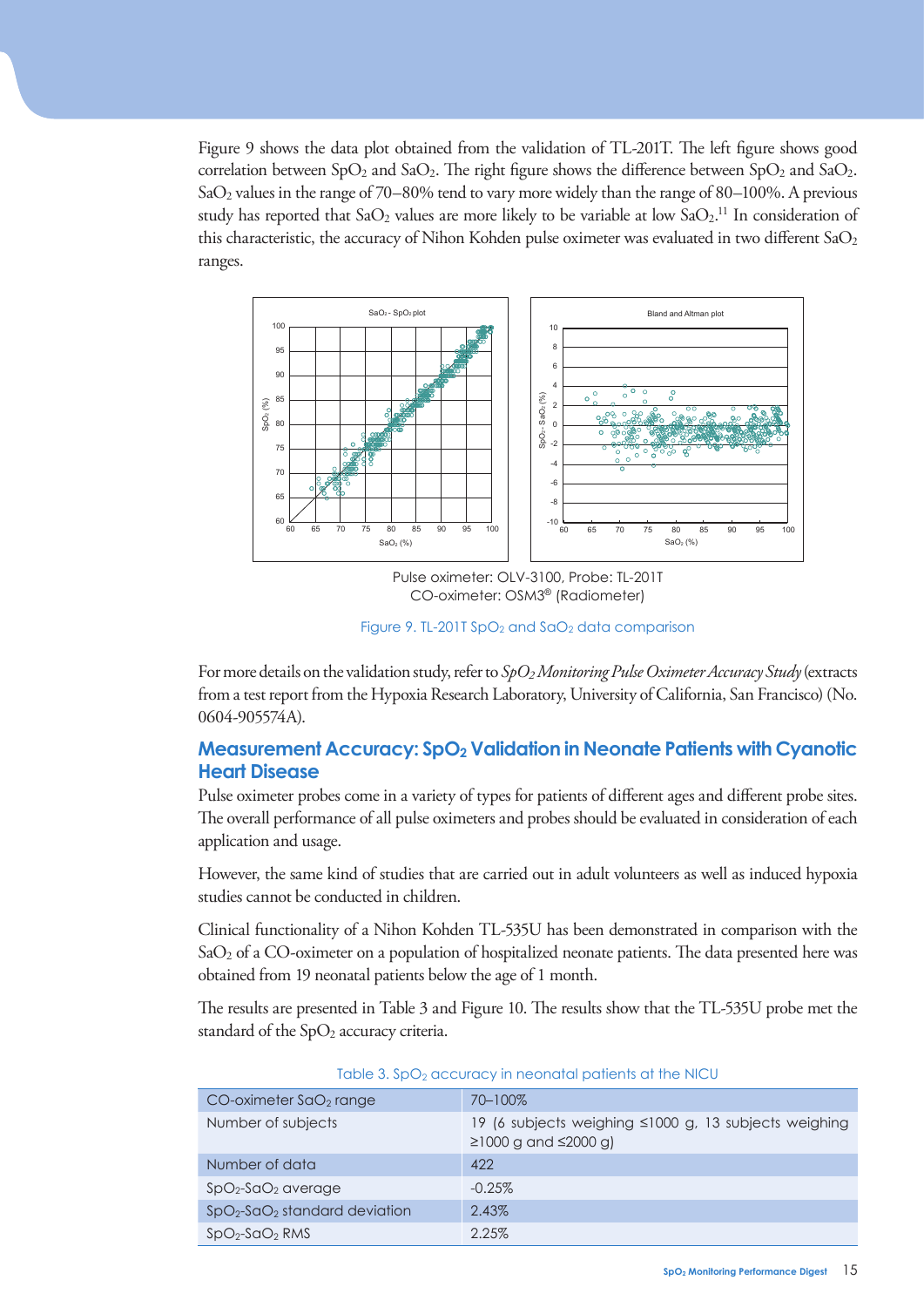

Pulse oximeter: Nihon Kohden OLV-3100, Probe: Nihon Kohden TL-535U CO-oximeter: OSM3® (Radiometer)



## **6.2. Magnitude of Input Signal and Waveform**

The transmitted light intensity becomes weaker when the probe is attached to a thick body part because more LED light is absorbed by the tissue. Also, pulsations in the artery become weak when the peripheral circulation at the probe applied part is poor. This leads to smaller pulse components of the transmitted light signals from the probe.

Figure 11 shows data of the thickness of the finger and the strength of the input signal from the probe. The vertical axis shows the percentage of pulsatile signal in the entire transmitted infrared radiation (IR) signal, This value is called the Pulse-amplitude Index (PI) and can be displayed on the monitor. The area within the blue lines is the measurable range of Nihon Kohden pulse oximeters. When the finger thickness is about 10 mm, PI of 0.02% is the limit of the pulse wave detection. On a monitoring screen, the pulse wave amplitude increases in accordance with higher ratio of the pulse component. An amplitude of about 10 mm in the ×1 sensitivity setting means a PI of 1%. Figure 11 shows dual of the make sure that proper pulse wave amplitude is obtained.<br>
In figure 10, Comparison of SpO<sub>2</sub> and SoO<sub>2</sub> data<br>
is a smoothly contract that proper pulse of the material pulse of the material prope

In figure 11, the measurement condition becomes more challenging as the distance from the lower left corner decreases. In challenging measurement conditions, the input signal becomes smaller and the artifact becomes relatively higher so the input signals tend to be susceptible to artifacts. For optimum measurement, avoid attaching the probe to a body part that is too thick and observe the monitoring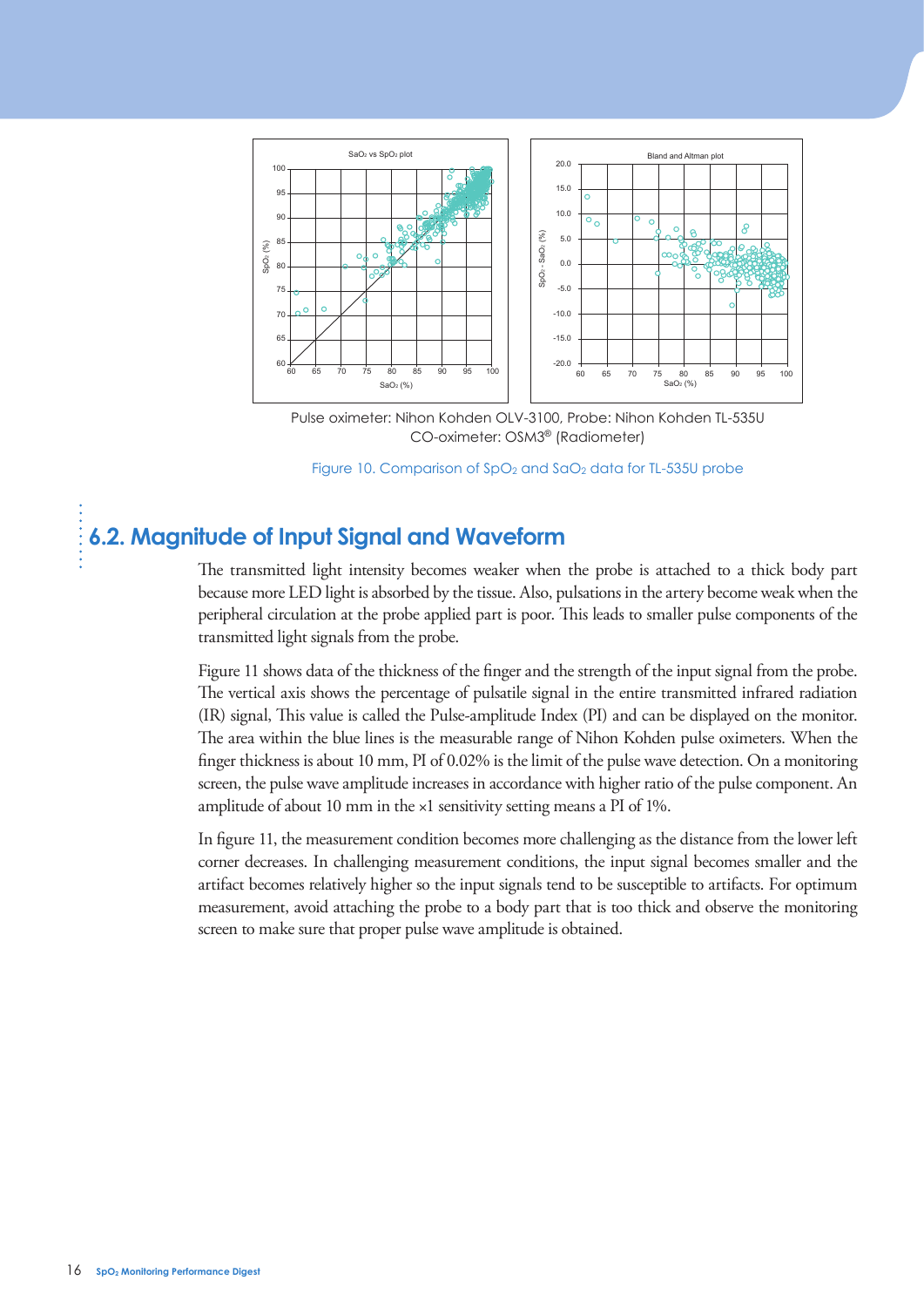Input-referred current value (A)



Figure 11. Thickness of probe site and strength of input signal from probe

## **6.3. Sensitivity Setting**

PI of 0.02% used to be the limit of pulse wave detection. However, the NPi algorithm can detect even weak pulses buried in noise. The limit of pulse wave detection can be extended by setting the  $SpO<sub>2</sub>$ measurement sensitivity mode.

Normally, select NORMAL mode. The NORMAL setting enhances the performance of the pulse oximeter in identifying improper probe attachment and in distinguishing physiological pulses from non-physiological pulses.

Consider using the MAX setting when it is difficult to detect the pulse such as when monitoring the following patients.

- Patients with low perfusion
- Patients undergoing intra-aortic balloon pumping (IABP) where non-physiological pulses or signals exist

The limit of pulse wave detection is extended up to about 0.01% when MAX is selected. Therefore, even non-physiological pulses (e.g. pulse wave of patients undergoing IABP), which is normally not measured, is detected so that  $SpO<sub>2</sub>$  can be displayed. The MAX setting prioritizes detection of weak pulses over identifying probe disconnection and non-physiological pulses.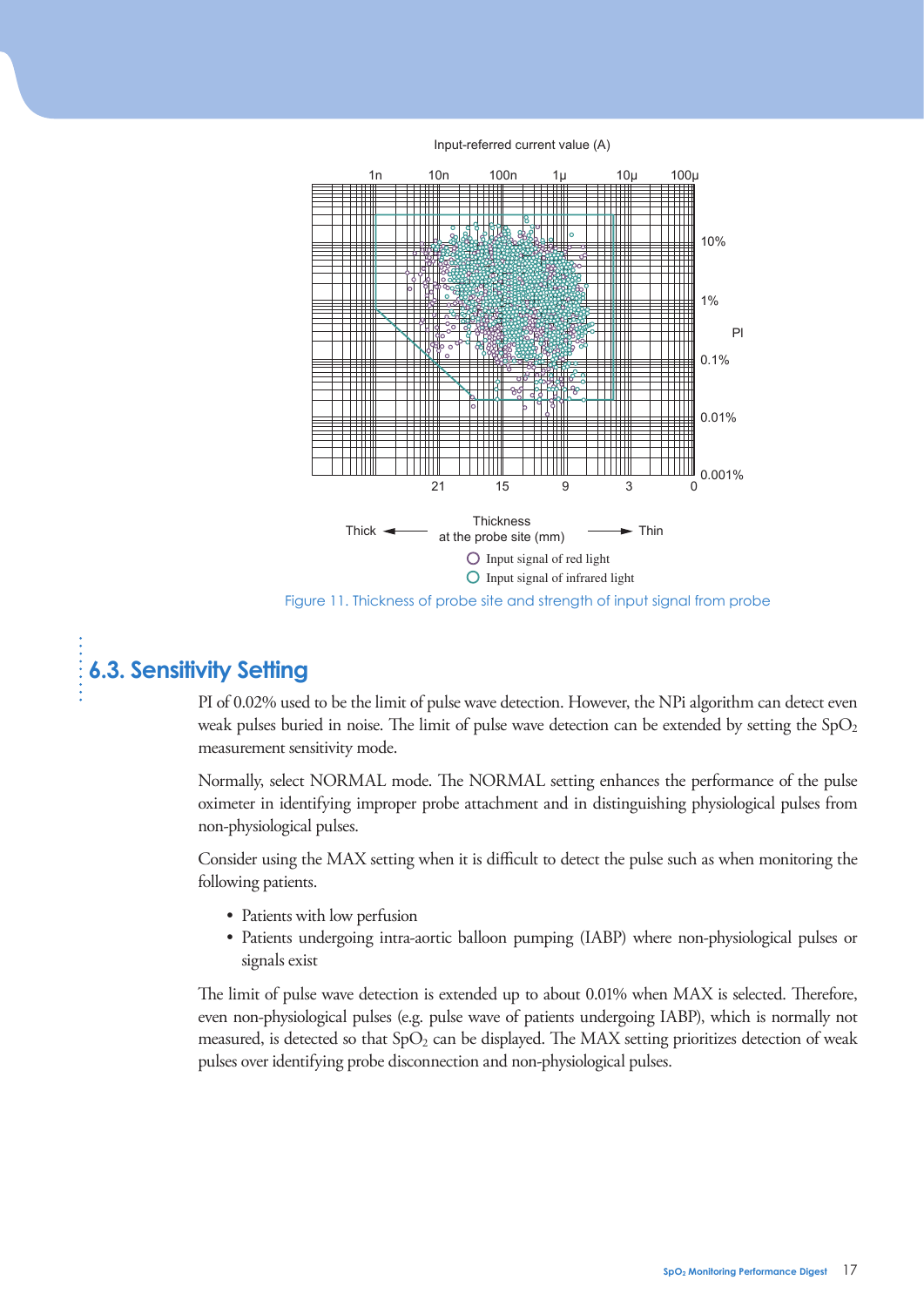It is important to set the appropriate sensitivity setting according to the performance characteristics of each sensitivity mode (see Table 4).

| <b>Algorithm</b>                                                  | Sensitivity Mode | <b>NORMAL</b> | <b>MAX</b> |
|-------------------------------------------------------------------|------------------|---------------|------------|
| Detection of improper probe attachment                            |                  | Good          | Fair       |
| Measurement in the presence of distorted R, IR waveform           |                  | Good          | Good       |
| Measurement in the presence of respiratory waveform superposition |                  | Good          | Good       |
| Detection of pulse wave with low amplitude                        |                  | Fair          | Good       |

Table 4. Performance of each sensitivity mode in different algorithms

#### **6.4. Responsiveness**

The responsiveness of Nihon Kohden pulse oximeters can be set by the user (response setting). The response setting is the setting for SpO2 averaging time, and the responsiveness relies on this setting. As specified in ISO 80601-2-61:2011, the responsiveness of the Nihon Kohden pulse oximeter is presented as a graph as shown in Figure 12. Signals in which the  $SpO<sub>2</sub>$  values changed by 0.6% every second were input in a simulated hypoxia to obtain the response time of different responsiveness settings (Figure 12). The signals were input at the rate of 140 per minute which is equivalent to a typical neonatal heart rate.

The response setting can be set in three stages: fast, normal and slow, and the averaging time can be selected from 4, 8 and 16 seconds. The longer the averaging time, the more stable  $SpO<sub>2</sub>$  values become. But, longer averaging time leads to lower responsiveness and decreased fidelity to changes in SpO<sub>2</sub>. As an example, Figure 13 shows the graph which is in ISO 80601-2-61 :2011.

The default setting of the response setting is "normal". "Slow" is appropriate to suppress the number of alarms triggered by the decrease in  $SpO<sub>2</sub>$  values. If it is necessary to accurately record the frequency and severity of apnea, select "fast". For neurology applications and products from Nihon Kohden, it is required to use "extra fast" and averaging should be performed every 3 beats.

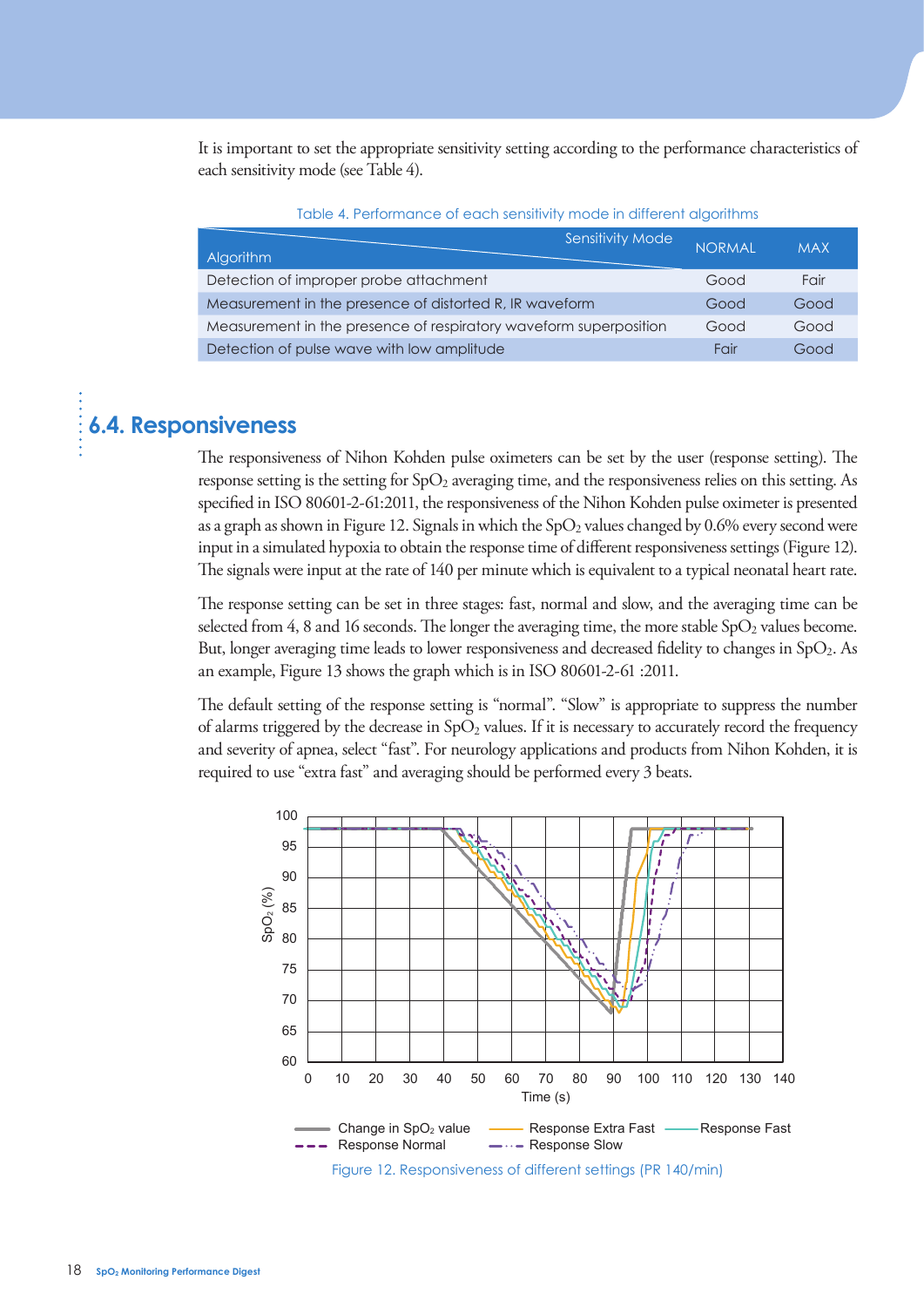

Figure 13. Effect of each response setting at low oxygen saturation<sup>12</sup>

## **6.5. Temperature Increase at the Probe Site**

The probe generates heat due to the LED light. But a cooling effect of blood flow limits the increase in surface temperature of the pulse oximeter probe-tissue interface to around 2°C. Temperature changes at the probe attachment site were evaluated in 5 adult volunteers at an ambient temperature of 35°C (Fig 14). The temperature at the probe attachment site was  $36.8\pm0.22^{\circ}$ C five minutes after starting  $SpO<sub>2</sub>$  monitoring, and after that the temperature remained around 37°C. This meets the ISO 80601-2-61:2011 temperature requirement of 41°C or less.

However, it should be noted that if the blood flow at the probe attachment site decreases due to poor peripheral circulation or disruption of blood flow, the blood flow cooling effect does not work sufficiently so further temperature increase could be expected.

Therefore, the following should be noted when using the probe:

- Change the measurement site every 4 hours for reusable probes and every 8 hours for disposable probes and reusable finger-tip type probes (TL-631T/T3).
- Do not wrap the probe tape too tightly to avoid poor circulation.
- Take extreme care to change the measurement site more frequently in patients with fever or poor peripheral circulation, and neonates or low birth weight infants with delicate skin.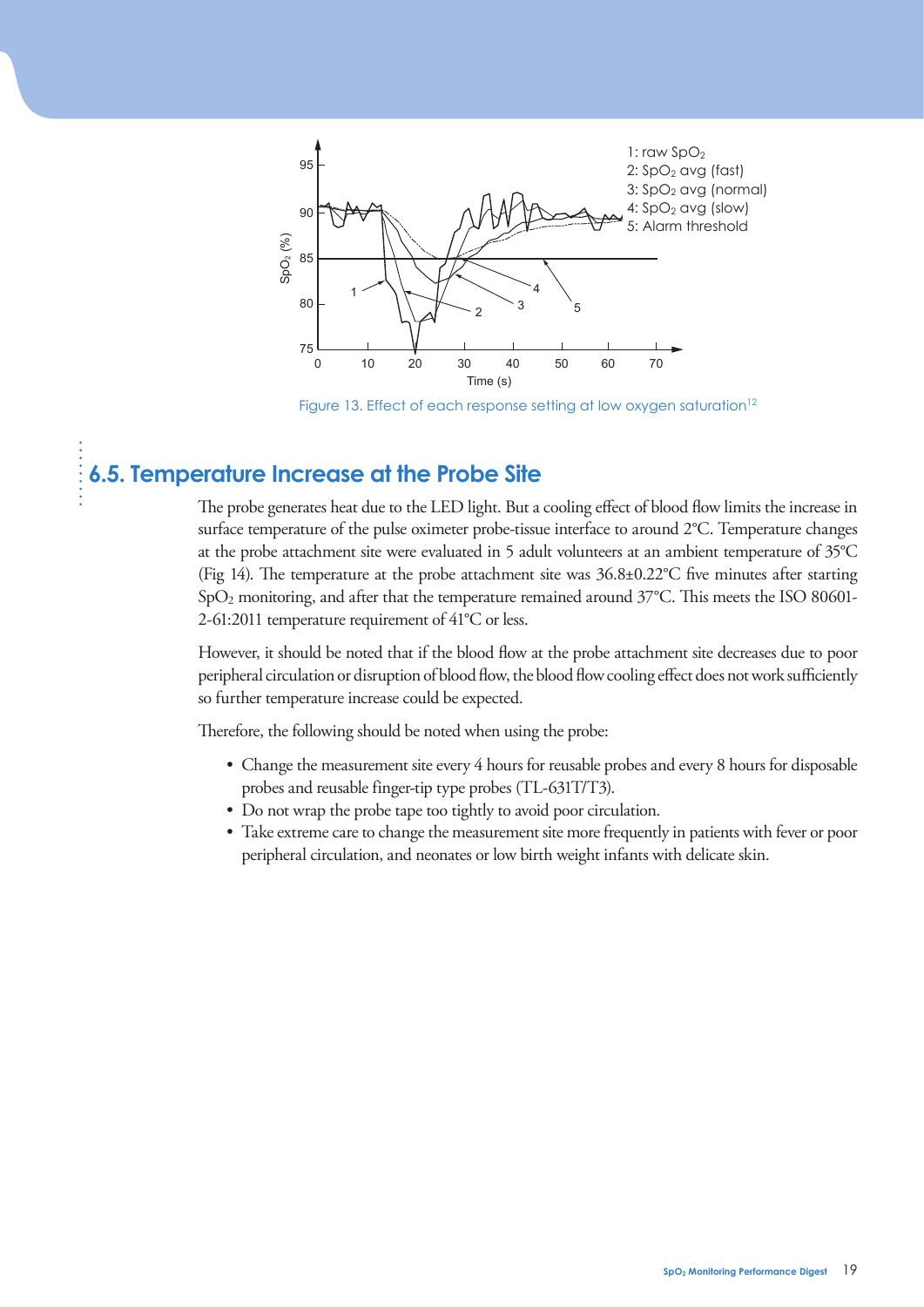

Figure 14. Temperature increase at attachment site of TL-260T SpO<sub>2</sub> probe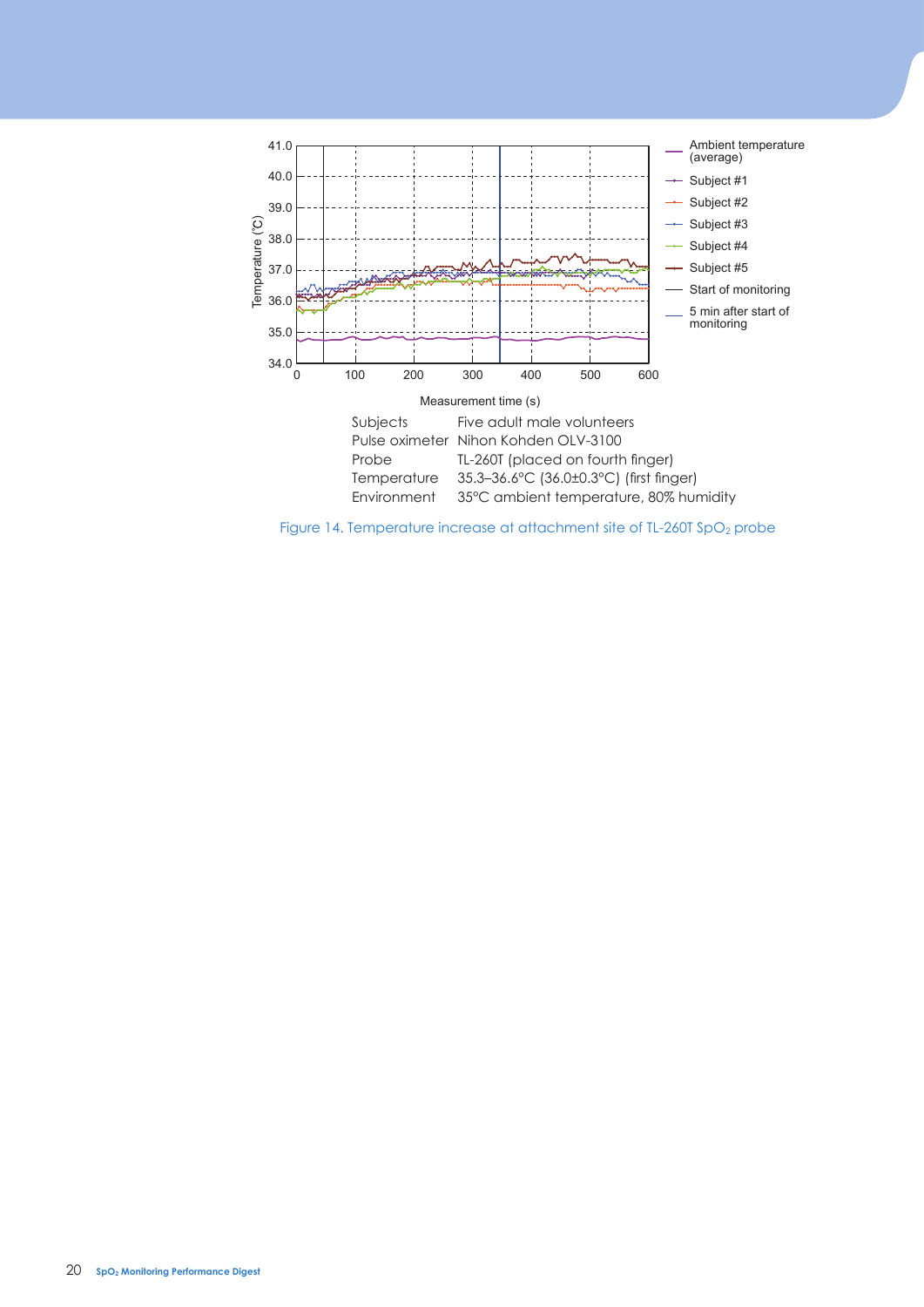## **7.1. Messages and Alarms Related to SpO2 Monitoring**

Messages are displayed on the monitor screen in different situations. Some messages are output as alarms. When SpO<sub>2</sub> values cannot be calculated for any reason, the measured value remains unchanged for 30 seconds and is then displayed as "---".  $SpO<sub>2</sub>$  cannot be calculated when the measurement has interference from artifact or when the pulse wave is too small to detect.  $SpO<sub>2</sub>$  measurement can be affected by both external factors and physiological factors.

#### Table 5. SpO<sub>2</sub> monitoring related messages

| Message                                                   | Status                                                                                                                                                                                                                                                                                                                                                                                                       | SpO <sub>2</sub> /PR<br><b>Display</b> |
|-----------------------------------------------------------|--------------------------------------------------------------------------------------------------------------------------------------------------------------------------------------------------------------------------------------------------------------------------------------------------------------------------------------------------------------------------------------------------------------|----------------------------------------|
| <b>CANNOT DETECT</b><br><b>PULSE</b>                      | Pulse wave cannot be detected from signals.<br>This message appears in conditions such as no physiological<br>pulse wave, probe is too tight or too loose, or too much<br>noise due to body movement.                                                                                                                                                                                                        |                                        |
| <b>CHECK PROBE</b><br>$\alpha$<br><b>CHECK PROBE SITE</b> | Appropriate signal cannot be obtained. Probe may be<br>detached or not attached properly. This message also<br>appears when measurement cannot be performed for 30<br>seconds.                                                                                                                                                                                                                               |                                        |
| <b>DETECTING PULSE</b>                                    | Searching for the patient pulse. This message is displayed<br>until pulses are detected after the probe is attached to the<br>patient. If this status continues for 30 seconds, a "CHECK<br>PROBE" message appears.                                                                                                                                                                                          |                                        |
| <b>LIGHT INTERFERENCE</b>                                 | Intense light such as surgical light or a phototherapy device<br>is interfering with measurement. Invisible light can also affect<br>the measurement. In most cases, measurement becomes<br>possible by covering the attachment site with a blanket<br>to block any light interference, but care must be taken to<br>ensure proper circulation and probe should continue to be<br>moved at proper intervals. |                                        |
| LOW QUALITY<br><b>SIGNAL</b>                              | Pulse wave is unstable and signal quality is low. Measurement<br>continues as long as there is an appropriate input signal.<br>But when the quality of the signal is too low to obtain SpO <sub>2</sub><br>value, the measured value remains unchanged for 30<br>seconds and is displayed as "---".                                                                                                          | SpO <sub>2</sub><br>value/             |
| <b>WEAK PULSE</b>                                         | Pulse-amplitude Index (PI) is very small. This message<br>appears when peripheral circulation is poor or when the<br>probe is too tight or too loose.                                                                                                                                                                                                                                                        | SpO <sub>2</sub><br>value              |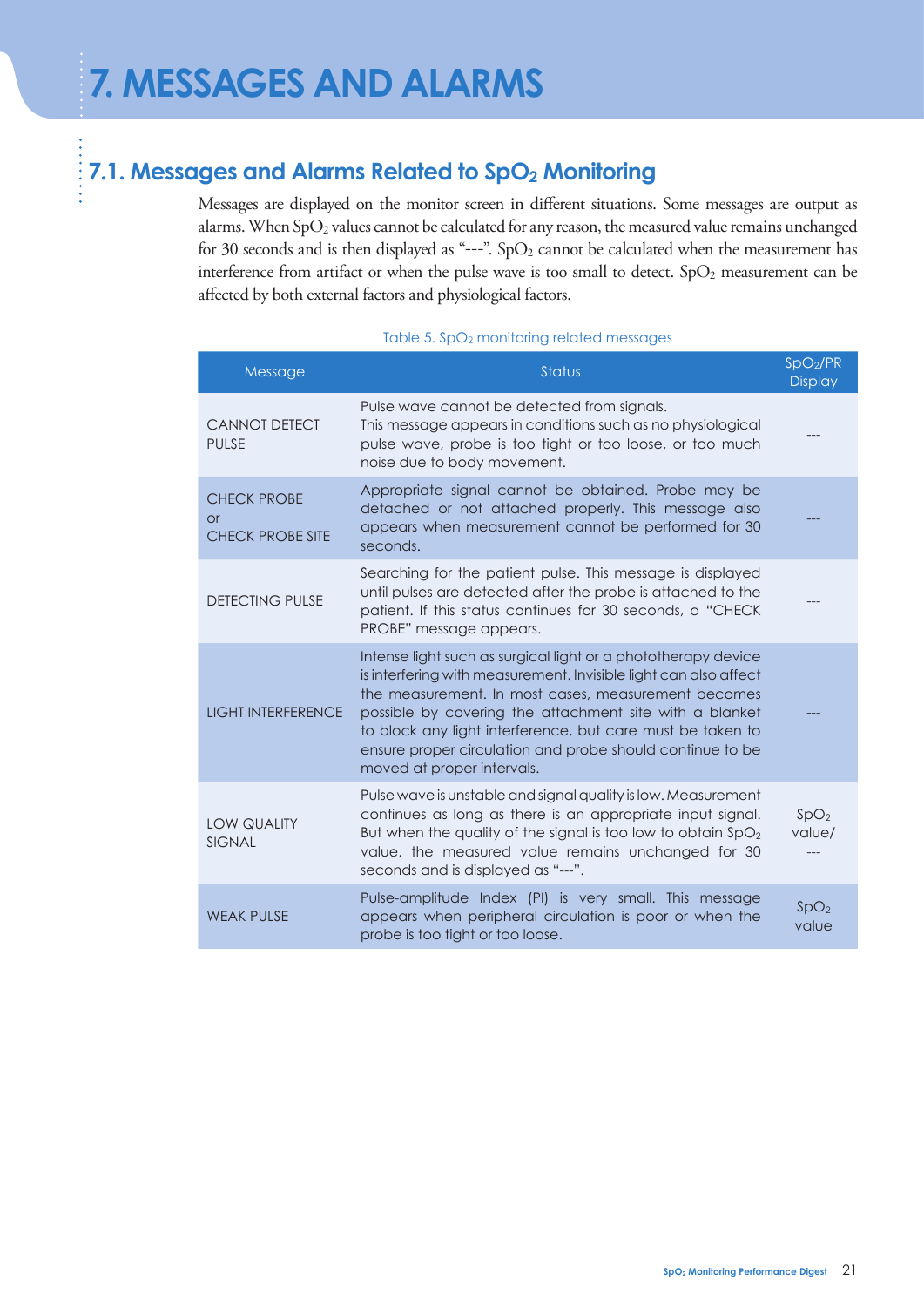## **7.2. SQI**

The signal quality index (SQI) bar graph shows the quality of the pulse waveform signal which is used to calculate SpO<sub>2</sub> (Table 6). When the signal quality is low, update of the measured SpO<sub>2</sub> value can become intermittently unavailable.

When the messages frequently occur or the signal quality remains low, SpO<sub>2</sub> monitoring is not being properly performed and critical patient conditions such as low oxygen saturation may not be correctly detected.

Take action to address the possible causes of the displayed messages. Also, appropriate use of the probe is essential for proper SpO<sub>2</sub> monitoring. Make sure to choose the right probe for the measurement site and check that the probe and all cables are properly connected.

The SQI bar graph shows the signal quality of the pulse waveform in 5 levels as shown in Table 6.

| SQI Bar Graph | <b>Quality of Pulse Waveform</b>                                                                                                               | Action                                                                                                               |
|---------------|------------------------------------------------------------------------------------------------------------------------------------------------|----------------------------------------------------------------------------------------------------------------------|
| 4 green bars  | The signal quality is high.                                                                                                                    |                                                                                                                      |
| 3 green bars  | There may be some artifacts.                                                                                                                   |                                                                                                                      |
| 2 yellow bars | The signal quality is reduced due to<br>large artifact. If this state continues for a<br>long time, check the patient and probe<br>attachment. | If this status continues, check<br>the condition of the patient and<br>probe and reattach the probe if<br>necessary. |
| 1 red bar     | The signal quality is very low. Check the<br>patient and probe attachment.                                                                     | If the problem persists, $SdO2$<br>measurement using a blood<br>sample is recommended.                               |
| No bars       | The signal cannot be measured<br>properly.                                                                                                     | Follow the other messages that<br>appear on the screen.                                                              |

#### Table 6. SQI bar graph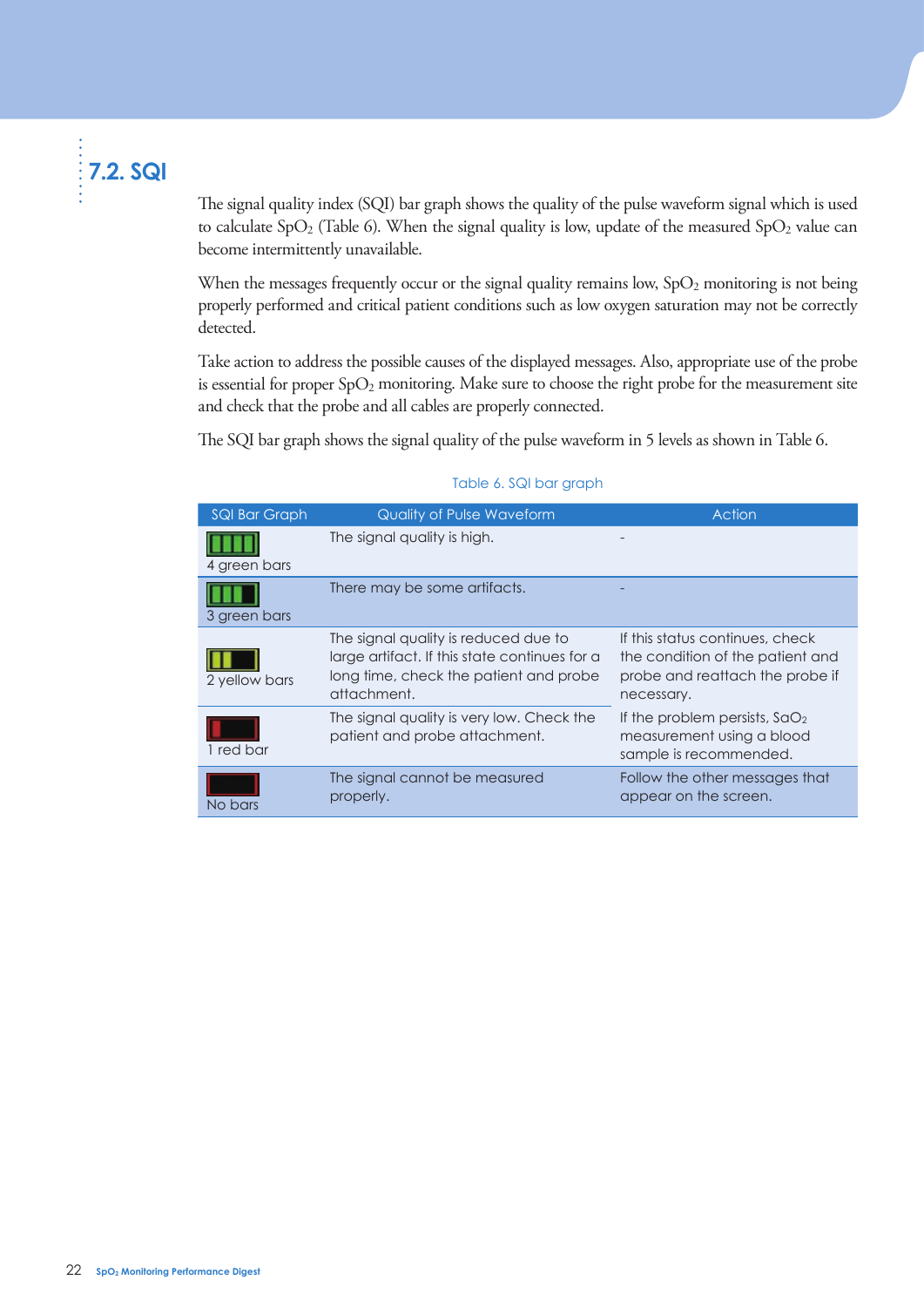# **8. CONCLUSION**

Since the invention of pulse oximetry by Nihon Kohden researcher Dr. Takuo Aoyagi, the pulse oximeter is one of the most widely used medical devices. Continued industry advances have improved SpO<sub>2</sub> measurement accuracy, but clinicians need to be aware of proper placement and care relative to the patient status. Nihon Kohden is committed to continued development and improvement of SpO<sub>2</sub> technology to meet the needs of healthcare professionals and contribute to the advancement of medical technology.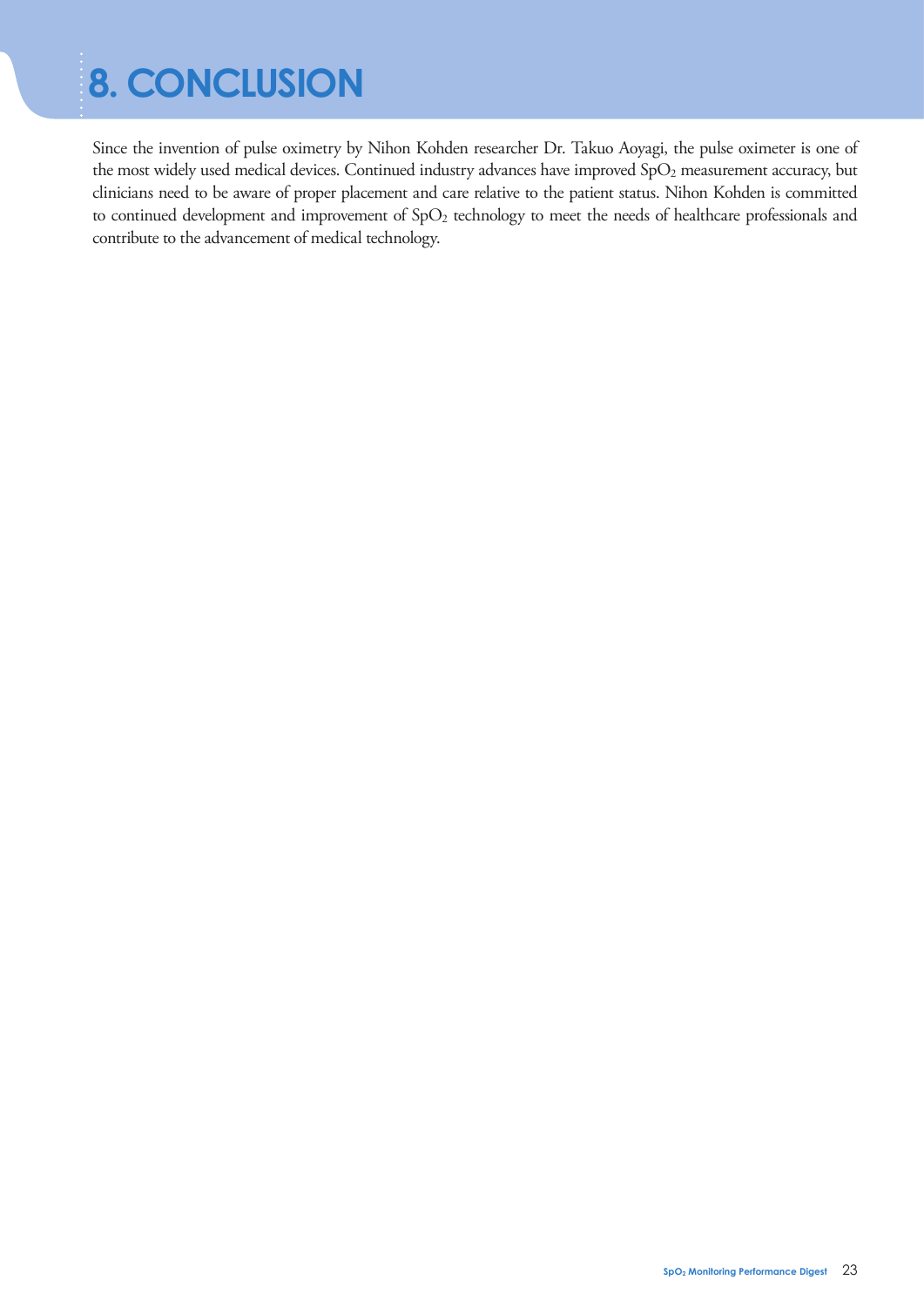# **9. REFERENCES**

- 1 Aoyagi T. Improvement of the Earpiece Oximeter. Proc 13th Conf Jpn Soc Med ElectroBiol Eng 12:90-91 [published in Japanese]
- 2 Ukawa T. Pulse oximeter. Jpn J Med Instrum 2004;74:366-371
- 3 Aoyagi T. Invention of pulse oximeter and its theory. J Jpn Soc Clin Anesth 1990 Jan;10(1):1-11. [published in Japanese]
- 4 ME center of Kitasato University Hospital (Tojo K. et al.). Pulse oximeter gokan probe no seido ni kansuru kento (The accuracy of pulse oximeter compatible  $SpO<sub>2</sub>$  probes). 15 February 2008, The 35th Annual Meeting of the Japanese Society of Intensive Care Medicine, Tokyo [presented in Japanese]
- 5 Yamada Y. *Teion yakedo ni tsuite, seihin to anzen* (Low temperature burn—products and safety) 1999;72:2-8 [published in Japanese]
- 6 White PF, Boyle WA. Nail polish and oximetry. Anesth Analg. 1989;68:546-548
- 7 Sakuma A, Kurosawa A, Asano Y, Muto R, Terada T, Ochiai R. (2017, June). Examination about the optical validity of the side-to-side method avoiding error of measurement of the pulse oximeter with the manicure. Poster session presented at the 64<sup>th</sup> Annual Meeting of the Japanese Society of Anesthesiologists. Kobe (in Japanese)
- 8 Ukawa T. Current State and Problems of Pulse Oximetry. Jpn J Med Instrum 2007;77(2):52-59
- 9 Ito K et al. (2006). Method for reducing noise, and pulse photometer using the method. US7025728 B2
- 10 Aoyagi T et al. (1997). Apparatus and method for measuring oxygen saturation in blood and apparatus and method for measuring concentration of light-absorbing materials in blood. US5690104 A
- 11 John R. Feiner, MD, John W. Severinghaus, MD, Philip E. Bickler, MD, PhD: Dark skin decreases the accuracy of pulse oximeters at low oxygen saturation, Anesthesia & Analgesia Vol.105, No.6, 2007.
- 12 ISO80601-2-61:2011(E). Medical electrical equipment Part 2-61: Particular requirements for basic safety and essential performance of pulse oximeter equipment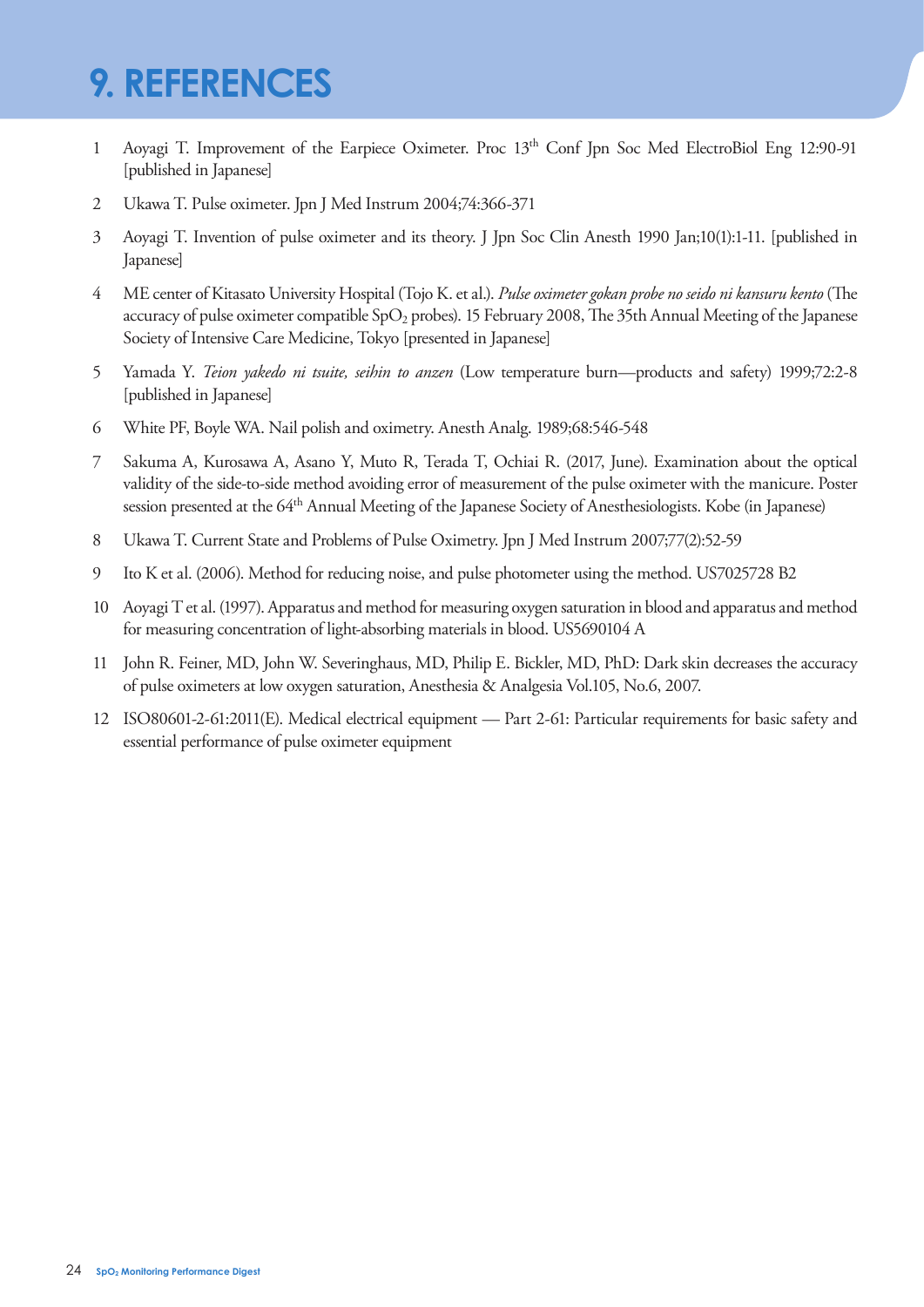First Edition 7 March 2018

#### **SpO2 Monitoring Performance Digest**

*Patient Monitoring Technical Library*

#### **NIHON KOHDEN CORPORATION**

1-31-4 Nishiochiai, Shinjuku-ku, Tokyo 161-8560, Japan Phone +81 3-5996-8041